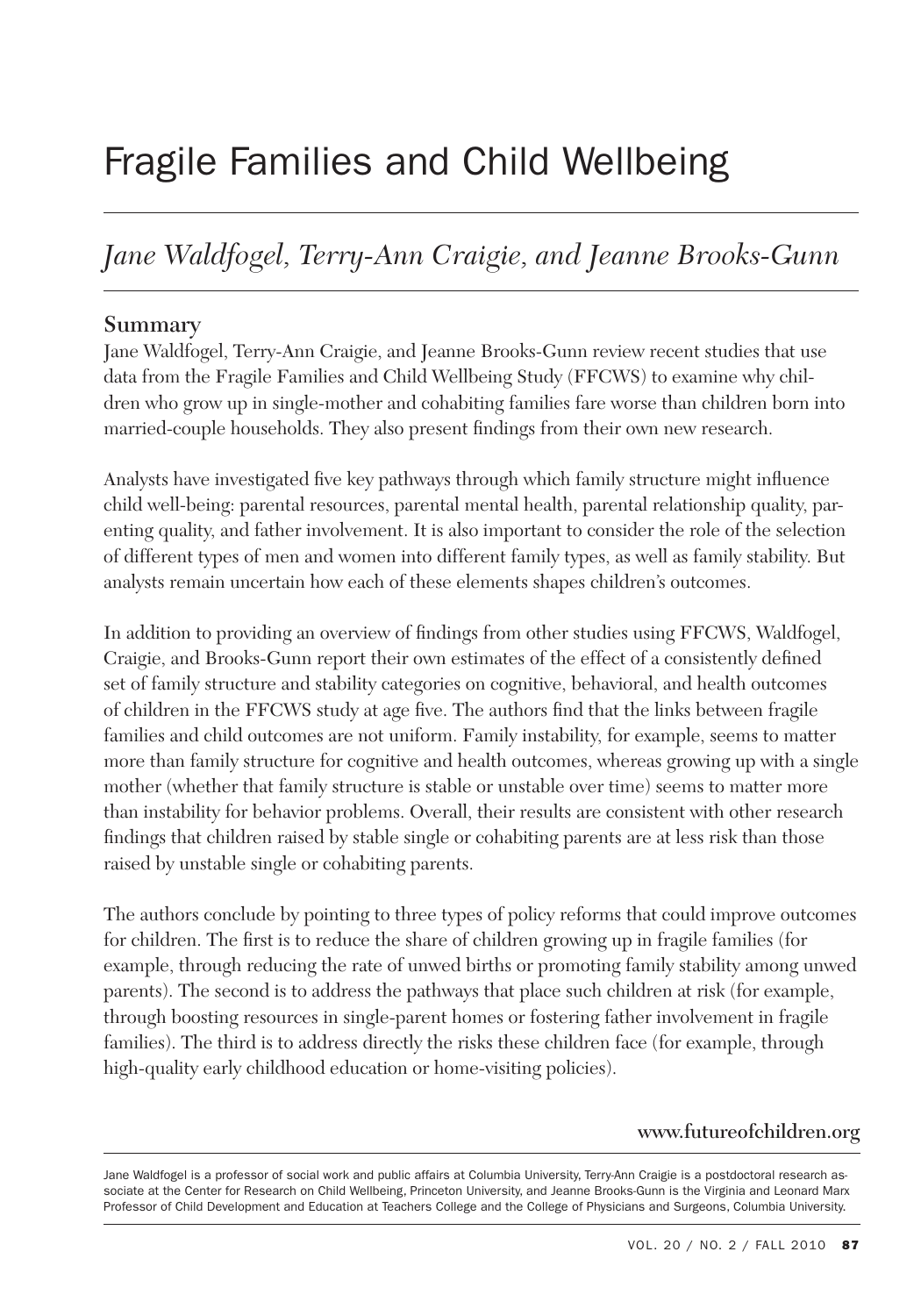For much of the nation's history,<br>the vast majority of American<br>children were born into and<br>spent their childhood in intact<br>married-couple families. Almost<br>the only exceptions were children whose the vast majority of American children were born into and spent their childhood in intact married-couple families. Almost the only exceptions were children whose families suffered a parental death. Over the course of the twentieth century, however, as divorce became more common, an increasing share of children experienced a breakup in their families of origin and went on to spend at least some portion of their childhood or adolescence living with just one parent or with a parent and stepparent. A large research literature developed examining the effects of such living situations on child outcomes.

More recently, as unwed births have risen as a share of all births, family structure in the United States has increasingly featured "fragile families" in which the mother is unmarried at the time of the birth. Children born into fragile families spend at least the first portion of their lives living with a single mother or with a mother who is residing with a partner to whom she is not married. For simplicity, we will refer to the first of these types of fragile family as single-mother families and the second as cohabiting-couple families.<sup>1</sup>

An astonishing 40 percent of all children born in the United States in 2007 were born to unwed parents and thus began life in fragile families. That share was more than twice the rate in 1980 (18 percent) and an eightfold increase from the rate in 1960 (5 percent).2 Half of the children born to unwed mothers live, at least initially, with a single mother who is not residing with the child's biological father (although about 60 percent of this group say they are romantically involved with the father), while half live with an unwed mother who is cohabiting with the child's father.<sup>3</sup>

These estimates imply that today one-fifth of all children are born into single-mother families, while another fifth are born into cohabiting-couple families. Therefore, in examining the effects of unwed parenthood on child outcomes, it is important to consider both children living with single mothers and those living in cohabiting-couple families.

Single parenthood and cohabitation have lost much of their stigma as their prevalence has increased. But there are still many reasons to be concerned about the well-being of children in fragile families, and, indeed, research overwhelmingly concludes that they fare worse than children born into marriedcouple households.4 What remains unclear is how large the effects of single parenthood and cohabitation are in early childhood and what specific aspects of life in fragile families explain those effects.

In this article, we review what researchers know about the effects of fragile families on early child development and health outcomes, as well as what they know about the reasons for those effects. Many underlying pathways or mechanisms might help explain the links between fragile families and children's cognitive, behavioral, and health outcomes. Identifying these mechanisms is important to efforts by social scientists to understand how family structure affects child outcomes and to develop policies to remedy negative effects. A challenge that must be addressed is the role of "selection." The characteristics of young women and men who enter into single parenthood or cohabiting relationships differ from those of men and women in married-couple families, and those pre-existing characteristics might lead to poorer outcomes for children regardless of family structure. Parents in fragile families, for example, tend to be younger and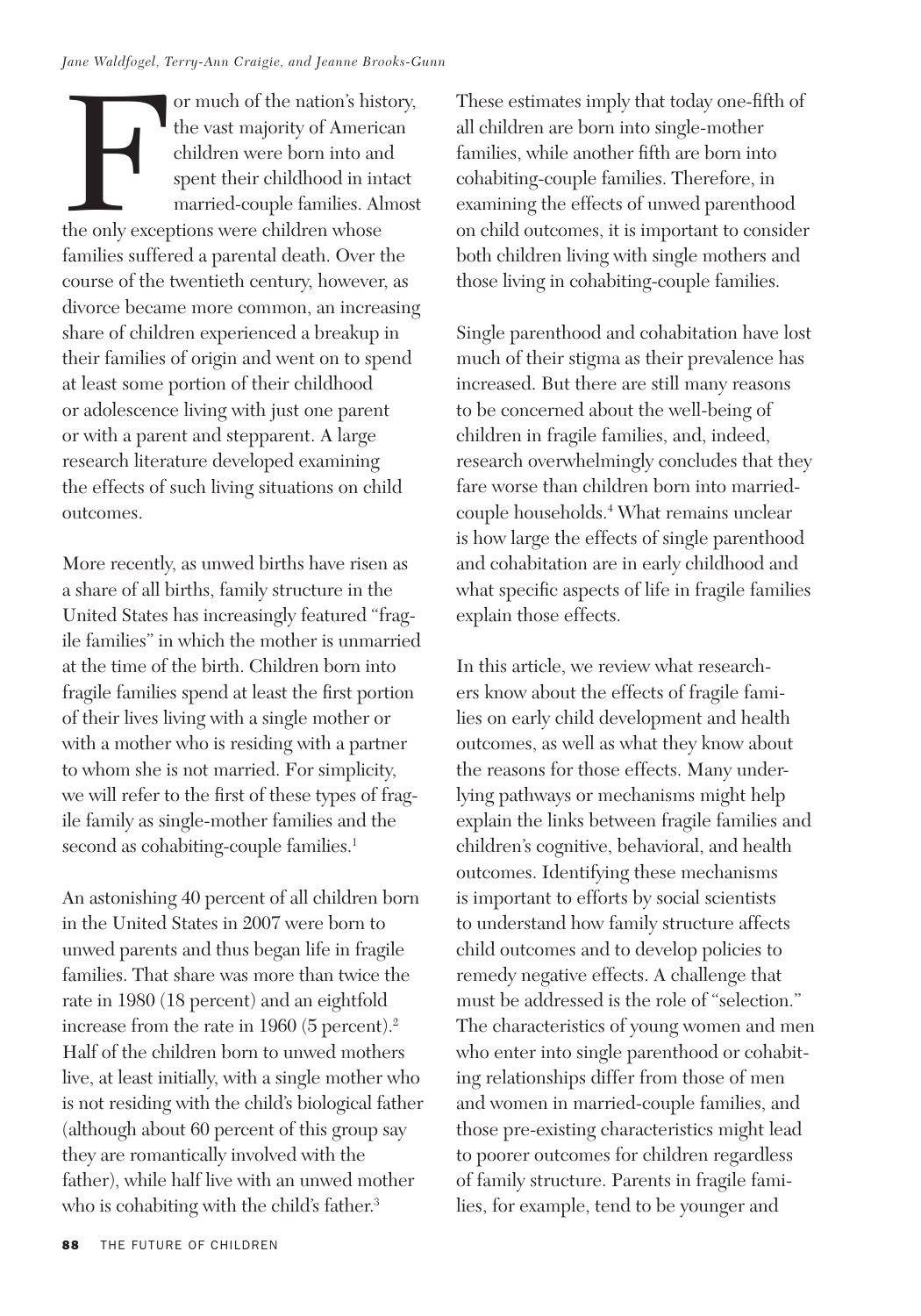less educated than those in married-couple families, and they may also differ in ways that cannot readily be observed even using detailed survey data. A final question is the degree to which the stability of the family setting affects how well children fare. In fact, recent research holds that it is in large part the stability of the traditional family structure that gives it its advantage.

We highlight new answers to these questions from studies using data from the Fragile Families and Child Wellbeing Study (FFCWS)—a data set designed specifically to shed new light on the outcomes of children born into single-mother and cohabiting families and how they compare with those of children in married-couple families. The study follows children from birth and collects data on a rich array of child health and developmental outcomes, thus providing evidence on how children's outcomes differ depending on whether they grow up in single and cohabiting versus married-couple families and on the factors that might underlie those differences.

We review the evidence on the effects of fragile families on child well-being by comparing outcomes for three types of families. The first type is families where children live with two married parents (for simplicity, we refer to these as traditional families). In this category are children living with their married biological parents as well as children living with married stepparents. (Research has documented differences in outcomes between these two subgroups of children, but those differences are not our focus here.) Rather, we are interested in two other types of families—both fragile families—that have become increasingly prevalent in recent years. One is single-mother families in which the mother was not married at the time of

the birth and in which she is not currently living with a boyfriend or partner. The other is cohabiting-couple families in which the mother was not married at the time of the birth but is currently cohabiting with a boyfriend or partner, who might be either the child's biological parent or a social parent (someone who is not biologically related to the child but who functions at least partially in a parental role). We do not distinguish between families that share and do not share households with extended family members or with other families or friends. We also do not distinguish between single mothers who are in a dating or visiting relationship and those who are not. Such distinctions likely matter, but our focus is on the three more general family types: traditional married-couple family, single-mother family, and cohabitingcouple family.

## **Explaining the Links between Fragile Families and Poorer Child Well-Being**

Many studies, reviewed below, concur that traditional families with two married parents tend to yield the best outcomes for children.<sup>5</sup> But the specific pathways by which growing up in traditional families lead to this advantage are still being debated. The key pathways, or mechanisms, that likely underlie the links between family structure and child wellbeing include: parental resources, parental mental health, parental relationship quality, parenting quality, and father involvement. As noted, the selection of different types of men and women into the three different family types also likely plays a role, as does family stability and instability. We discuss each of these mechanisms in turn.

#### **The Role of Parental Resources**

One clear explanation for the poorer outcomes of children in fragile families is that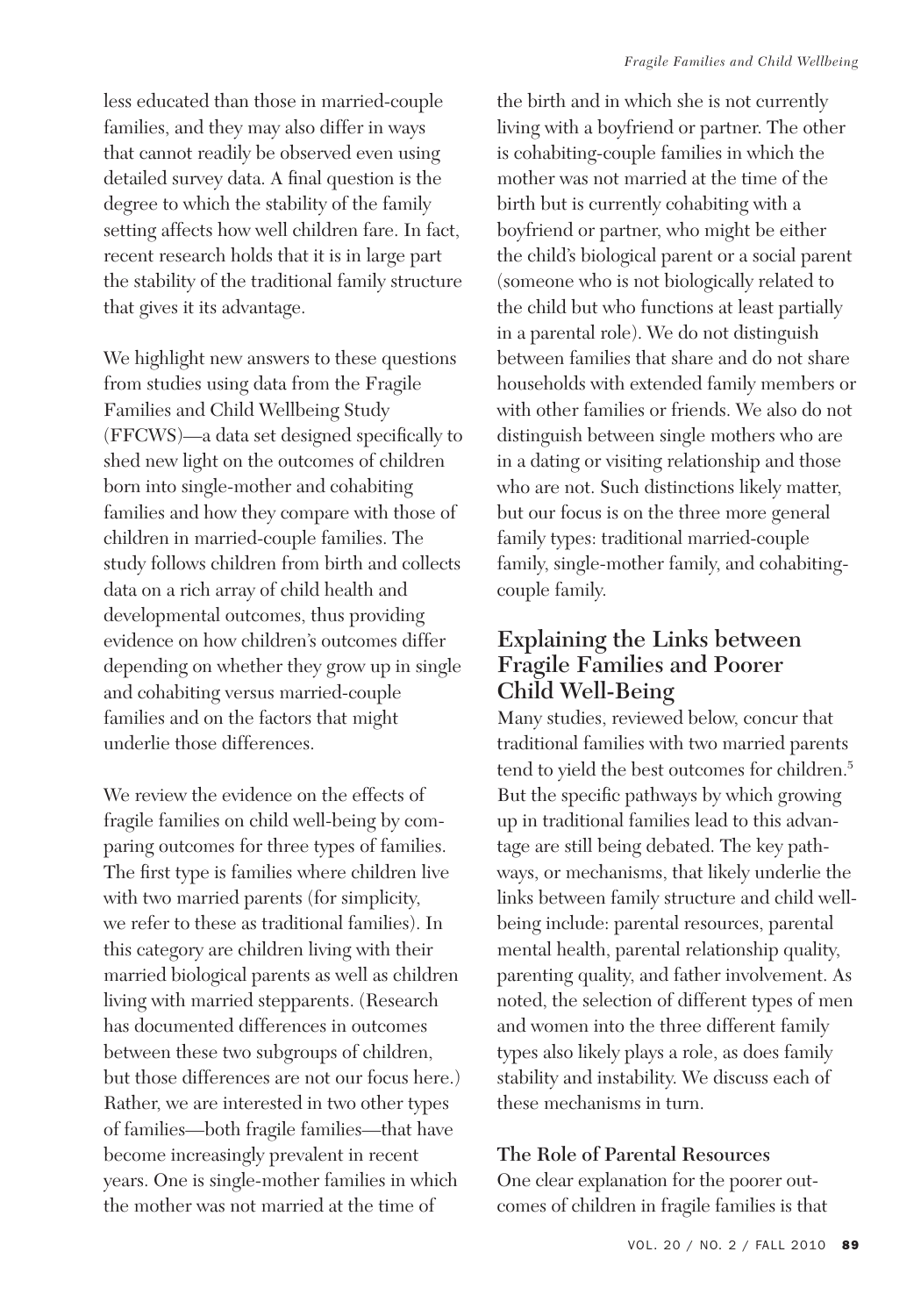fewer resources are available to these families, particularly single-mother families.<sup>6</sup> As Ariel Kalil documents in her article in this volume, single-mother households face a disproportionate risk of economic disadvantage in a variety of ways—from having less money for books, clothes, and extracurricular activities to living in poorer school districts and neighborhoods. Even with child support enforcement, single parents are substantially more likely to be poor than their married-couple counterparts, and many children living with single mothers receive no child support.

In large part, the sparse resources available to children in single-mother homes reflect the fact that these homes have only one adult who can work and bring in income (and the benefits that often go along with employment, the most important of which is health insurance). Having two adults in the home could clearly make more resources available to children (assuming that adults pool their resources and use them on behalf of the family). It matters, however, who the adults are. Although cohabiting-couple families (by definition) have two adults living with the children, the characteristics of these adults do not particularly resemble those of the adults in traditional families. Cohabiting parents tend to be less educated than married parents, and as a consequence they also have lower incomes.<sup>7</sup> There is also evidence that cohabiting couples are less likely to share their income or invest in joint household goods than are married-couple families.

Parents invest not only economic resources in their children, but time resources as well. Particularly in early childhood, parental time is important to child health and development, and even in middle childhood and adolescence, parental time matters. Children in fragile families are likely to be shortchanged

in terms of time resources too. A single mother, particularly if she is working, will not have as much time to give to her children as would two parents in a married-couple family. There can be no division of labor within her household—the single mother bears all the burden associated with child care, the financial and organizational logistics of the household, and her own welfare.<sup>8</sup> At the same time, children growing up with single mothers get less time with their fathers than they would in homes where the father is present.

*Although cohabiting-couple families have two adults living with the children, the characteristics of these adults do not particularly resemble those of the adults in traditional families.*

Cohabiting-couple families should have more parental time available for children than single-mother families. But particularly when the cohabiting partner is not the biological father, he is likely to invest less time in the children than he would in a married-couple family where he is their biological parent.

**The Role of Parents' Mental Health**

Parental mental health is also an important influence on child well-being, and one that differs across family types. Single mothers report more depression and psychological problems than married mothers and undoubtedly function less well as parents as a result.<sup>9</sup> Cohabiting mothers have also been found to suffer more from depression than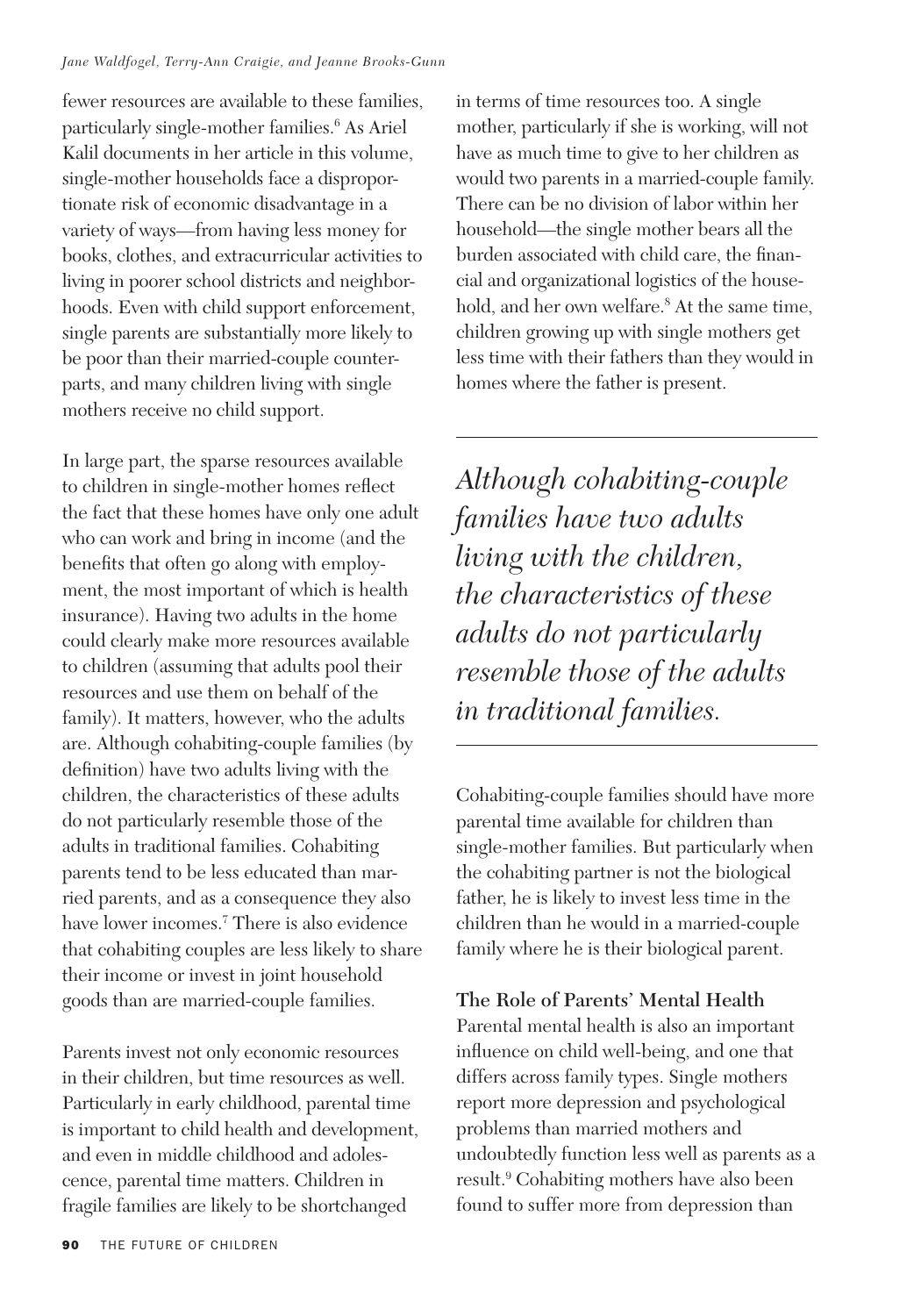married mothers, which again would directly interfere with their ability to display good parenting skills.10 It is important to note that these differences may be the result of these mothers' living situation or may reflect pre-existing differences between the types of women who have children out of wedlock rather than in marriage (as we discuss in the section on selection below).<sup>11</sup>

**The Role of Parental Relationship Quality** 

It has long been recognized in the research on divorced parents that the quality of parents' relationships (for example, how well they get along and how much conflict they experience) would be a key intervening variable explaining links between divorce or separation and poorer child outcomes. Clearly, the adjustments and conflict associated with divorce or separation would be a source of stress, which might in turn impair parental mental health or detract from parenting quality. In addition, parental conflict fosters dysfunctional social interactions in children, leading to emotional and behavioral problems.<sup>12</sup> Children whose parents do not have a positive relationship may harbor anger and anguish, which may subsequently threaten their academic success and provide the impetus behind early family formation. Indeed, some researchers have argued that leaving the nest and starting a family is a direct response to less than ideal circumstances at home.13

It is likely that the quality of parents' relationship influences child outcomes in fragile families, although the direction of its effects is not clear.14 One theory is that poor relationship quality (for example, parents not getting along and experiencing significant conflict) is likely to spill over to parenting, lowering its quality. Another theory is that parents who have poor relationships with adult partners

might compensate by engaging more positively in their relationships with their children.

As discussed in the article by Sara McLanahan and Audrey Beck in this volume, parents in fragile families—both cohabiting couples and single mothers—tend to have poorer relationship quality than do those in married families and to report more conflict and less cooperation in parenting. (Single mothers report on the quality of their dating or visiting relationship.)15 One situation that adversely affects parental relationship quality in fragile families is having children with multiple partners.<sup>16</sup>

#### **The Role of Parenting Quality**

Particularly for young children, but also for older children and adolescents, at least as consequential as the time that parents spend with them is the quality of their parenting during that time. In early childhood, two key dimensions of parenting quality are sensitivity and responsiveness to the child. Children's outcomes are better when parents are warm and nurturing, and children fare worse when parents are either harsh and punitive or detached and neglectful. Parents also engage in a range of activities that may promote or impair children's health—among them, arranging for their health care, managing family meals and nutrition, providing direction regarding exercise and television watching, and being attentive to safety hazards.

Although there is no reason why unwed parents would necessarily have poorer parenting skills, there are many reasons why they might. As noted, single parents, on average, have fewer resources, are in poorer mental health, and have more problematic relationships with their partners—any of which might in turn affect the quality of parenting that single mothers provide for their children.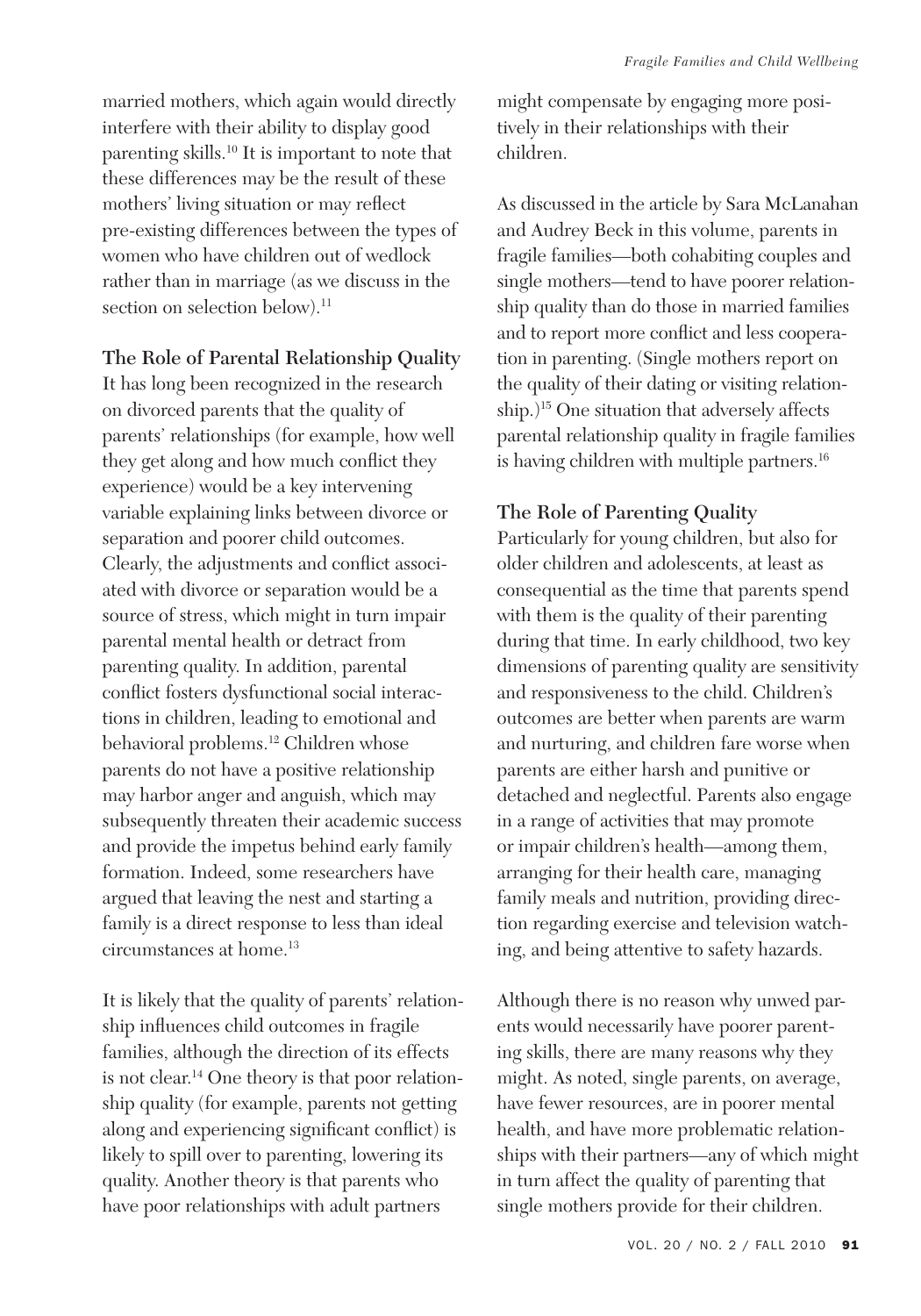#### *Jane Waldfogel, Terry-Ann Craigie, and Jeanne Brooks-Gunn*

Cohabiting mothers might also be expected to have poorer parenting skills than married mothers, but are likely to have better parenting skills on average than single mothers do.

#### **The Role of Father Involvement**

Also of interest is how father involvement may affect child well-being, particularly in families where the father does not live in the home. While in principle a nonresident father could still be involved in the care of his child, in fact his involvement will often, though by no means always, diminish as the child gets older. Marcia Carlson and Sara McLanahan find that by age five, nearly two-fifths of children of unwed parents had no regular contact with their fathers in the past two years, while another two-fifths were seeing their father on a regular basis (the remaining one-fifth fell somewhere in between).<sup>17</sup> Having a father who is actively involved in the child's upbringing even though he is not residing in the household could yield numerous benefits in terms of child health and development. Nonresident father involvement might also benefit children by raising the quality of mothers' parenting. Nonresident father involvement could also, however, be detrimental if fathers acted in ways that interfered with child health and development or if poor relationship quality between the father and mother led to lower-quality parenting behaviors on her part.

The involvement of resident biological fathers and social fathers in cohabiting-couple families is also of interest. As discussed, particularly when a father is resident, the quality of his parenting is likely to be an important input into child health and development. So too is the quality of his relationship with the mother.

Father involvement has been linked with fewer child behavioral problems, even when the father is a social father only (that is, the romantic partner of the mother living in the child's household).18 The quality of a father's involvement has also been associated with child cognitive development and language competence.19

#### **The Role of Selection**

A common challenge in research in this area is that parents who are single or cohabiting may have attributes (both observed and unobserved) that differ from those of married parents and that also foster adverse child and adolescent outcomes. Men who choose to cohabit, for example, may not have the same family values that men who choose to marry do. As a consequence of such attributes, the negative "effects" being ascribed to single parenthood and cohabitation may be explained by the pre-existing attributes of members of these families, rather than reflecting an effect of the family type. Although some of these differing attributes can be controlled for using survey data on characteristics such as age and education, other differences may be harder to measure even in a detailed study such as FFCWS. A parental characteristic such as a lack of strong family values is hard to observe in survey data but it may be at work within the family system, simultaneously influencing both the structure of the family and child well-being.

Most research has not been able to address selection in a very convincing way. Studies typically include extensive controls for observed characteristics, often including controls for characteristics before the child's birth or the family's entry into a particular family structure. Accounting for such observed differences in parental and economic resources, however, is not sufficient, because there are likely to be unobserved differences as well. Couples that engage in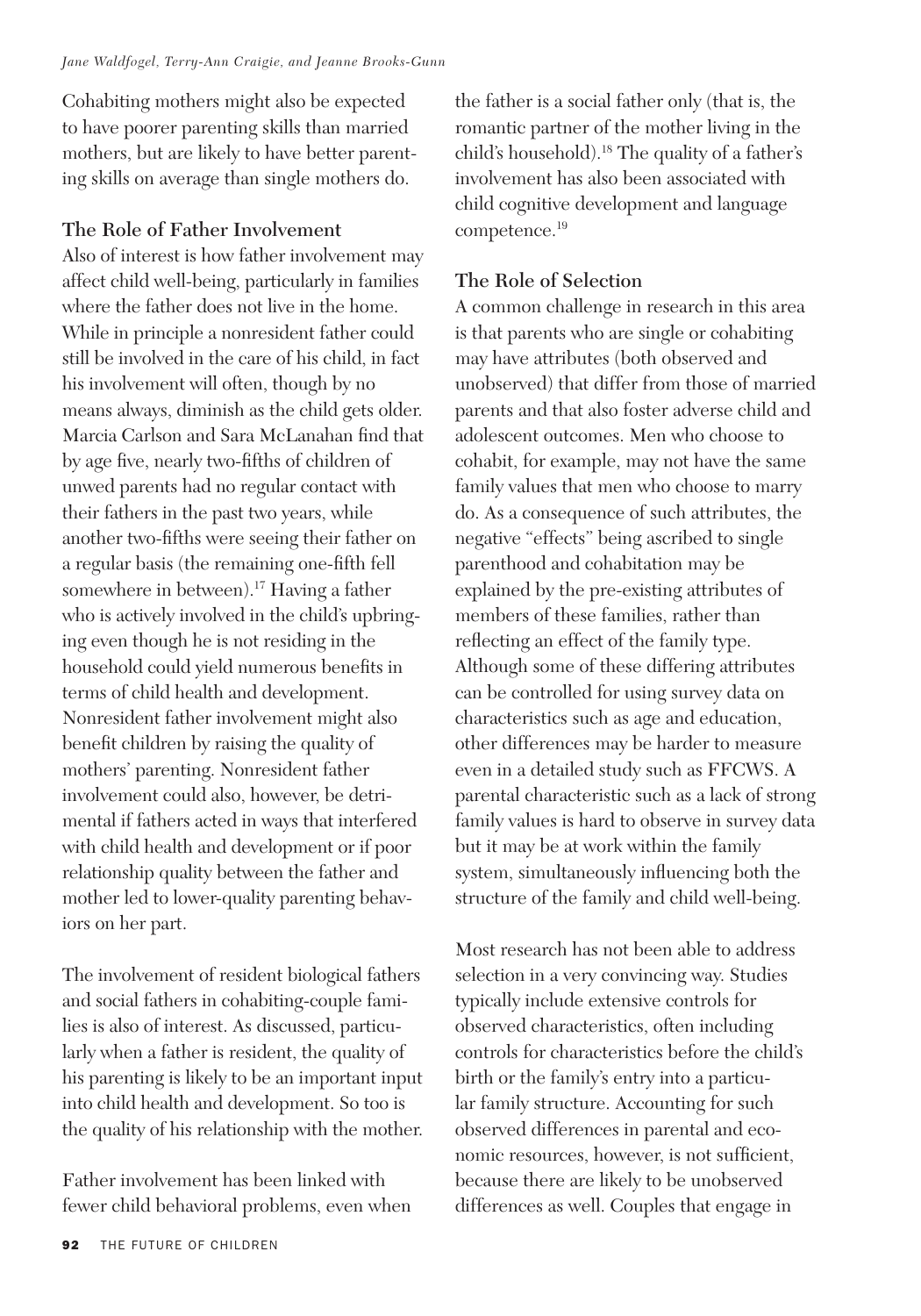out-of-wedlock childbearing as opposed to childbearing within marriage may differ from each other fundamentally, in ways that are not observed in typical survey data.20

Because controlling for selection is so important in obtaining unbiased estimates of the effects of fragile families, we pay particular attention in this review to studies that have attempted to do so. One method that has been used often is sibling comparisons (comparing the outcomes of siblings born to married parents with the outcomes of siblings born to parents whose family status differed at the time of their birth). This method, however, is limited in that it derives its findings from blended families and also in that it is not able to control for other factors that may have changed at the same time the family's status changed.21 Another frequently used method is comparing outcomes for the same child at different points in time, when family circumstances have changed. But this method too derives its findings from families experiencing change and is unable to control for other factors that may have changed at the same time the family's status changed. Another way to address selection is instrumental variables (IV) estimation. This estimation strategy uses variation in family structure that is predicted by a variable that is external to the family, that influences family structure, and that is not otherwise associated with child outcomes (for example, state laws or tax policies). In theory, this method is well suited to address selection, but in practice, it can be difficult to identify such an external variable.<sup>22</sup>

#### **The Role of Family Stability**

A further challenge in identifying exactly how family structure shapes child well-being is the difficulty of distinguishing the effects of family structure from the effects of family stability. Family stability refers to whether

children grow up with the same parent(s) that were present at their birth. The assumption is that children will do better, on average, with stable parents because change can be disruptive to children and families and also because new partners coming into the household may be not as good caretakers as parents who have been with the children since birth. Poor outcomes related to instability may be explained by the stress that accompanies changes in family structure for both parent and child; moreover, changing family circumstances may confound the status quo of authority within the household.23

Particularly in earlier research on family structure, the vast majority of nontraditional families had been formed through divorce, and thus family structure was typically conflated with family stability or instability. To the extent that stability matters for child wellbeing, the effects of family structure on child outcomes might be due, at least in part, to its association with stability.24

Single-parent and cohabiting-couple families are both more susceptible to family instability than are traditional married-couple families. Studies have shown that family structure at birth is highly predictive of family instability, affirming that cohabiting couples experience the most instability, followed by single-parent families, and then traditional two-parent families.25 However, it remains challenging to determine the importance of family stability relative to family structure. As we discuss below, one recent study found that family stability trumps family structure as it pertains to early cognitive development even after controlling for economic and parental resources.26 It has been shown that children living in stable single-parent families (that is, families that were headed by a single parent throughout childhood) do better than those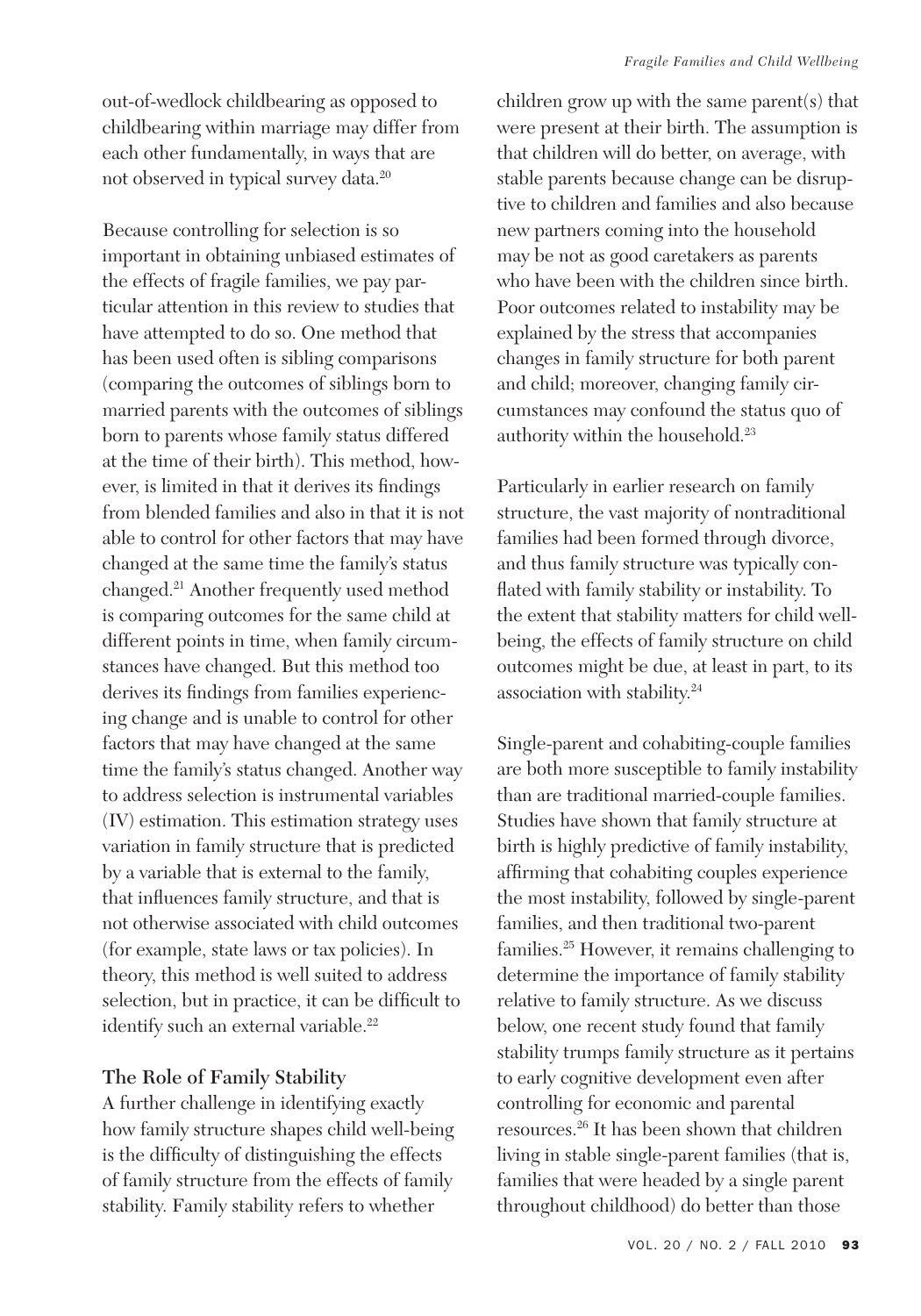living in unstable two-parent families (that is, families that had two parents present initially but then experienced a change in family structure).<sup>27</sup> Another study finds that children living in stable cohabiting homes (that is, families where two parents cohabit throughout the child's life) do just as well as children living with cohabiting parents who eventually marry.28 But other research challenges the conclusion that it is family stability that is crucial for child well-being. One study, for instance, found that children who experience two or more family transitions do not have worse behavioral problems or cognitive test scores than children who experience only one or no family transitions. The same study found that children living in stable singleparent homes had the worst behavioral and cognitive outcomes.29

The effects of family structure as distinct from instability have been the focus of much of the recent research in this area. We provide a review of the most recent studies, and also offer some evidence from our own new analyses below.

## **Past Research on the Links between Family Structure and Child Outcomes**

An extensive body of work has examined the effects of parental divorce on child outcomes. As noted, however, most of this work was published before the massive increase in unwed parenthood that now characterizes American families. Thus, informative as it was about the effects of divorce, this early wave of research lacked data to explain how unwed parenthood might affect child outcomes.

The classic study by Sara McLanahan and Gary Sandefur, published in 1994, bridged the gap by bringing together an array of evidence on how growing up in various types

of nontraditional families—including both divorced families and unwed-mother families —affected child well-being. Even after controlling for the selection of different types of individuals into different types of family structure, the authors concluded that children who spent time in divorced- or unwed-mother households fared considerably worse than those remaining in intact two-parent families throughout their childhood and adolescence. While they were still in high school, they had lower test scores, college expectations, gradepoint averages, and school attendance, and as they made the transition to young adulthood, they were less likely to graduate from high school and college, more likely to become teen mothers, and somewhat more likely to be "idle" (a term that refers to those who are disengaged from both school and work).

In addition, although the differences were not large (and not always statistically significant), children of unwed parents tended to fare worse than those with divorced parents, even after taking into account differences in basic demographic characteristics such as race, sex, mother's and father's education, number of siblings, and residence. For example, although the risk of dropping out of high school was 31 percent for children whose parents had divorced, it was 37 percent for children whose parents were unwed; similarly, although the risk of a teen birth for children whose parents had divorced was 33 percent, it was 37 percent for children whose parents were unwed.30

With regard to mechanisms, McLanahan and Sandefur found that income was an important explanatory factor for the poorer outcomes of children in single-parent families (but not for children in stepparent families). On average, single-parent families had only half the income of two-parent families, and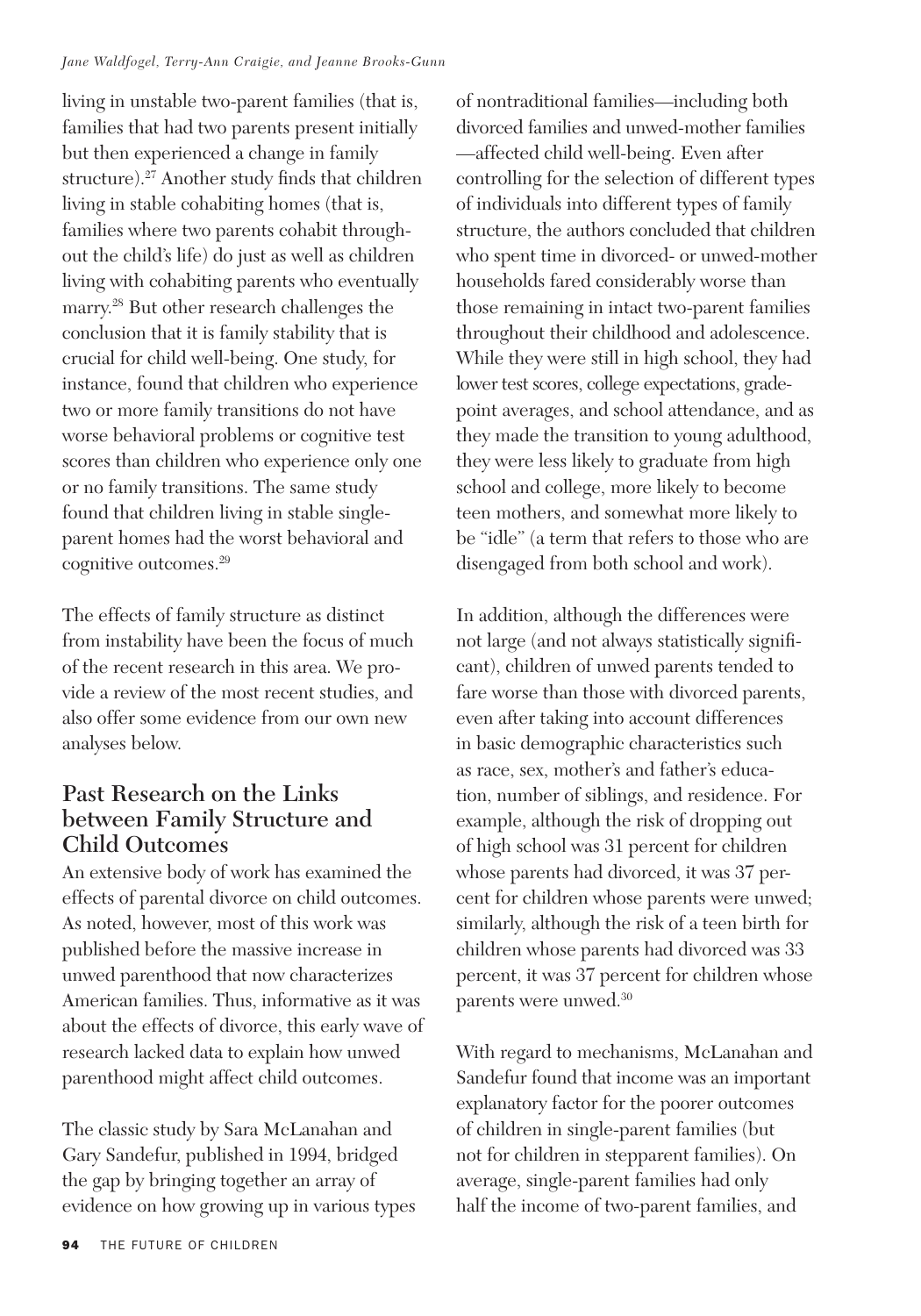*Although an earlier generation of researchers had debated whether or not divorce affected children's well-being, McLanahan and Sandefur's findings left little doubt that children of unwed parents were worse off than other groups.*

this difference accounted for about half the gap between the two sets of children in high school dropout and nonmarital teen birth rates (in regression models that also controlled for race, sex, mother's and father's education, number of siblings, and residence).31 The other important mechanism was parenting. When McLanahan and Sandefur entered parenting into the regressions (instead of income), they found that the poorer parenting skills and behaviors in single-parent families explained about half the gap in high school dropout rates, but only a fifth of the gap in teen birth rates (again controlling for race, sex, mother's and father's education, number of siblings, and residence). Because the authors did not control for income and parenting in the same models, the question of how much overlap there was in their effects remains.

Although child health was not a focus in the McLanahan and Sandefur analysis, other analysts have consistently found effects of family structure on children's health outcomes.32 Janet Currie and Joseph Hotz found that children of single mothers are at higher

risk of accidents than children of married mothers, even after controlling for a host of other demographic characteristics.33 Anne Case and Christina Paxson showed that children living with stepmothers receive less optimal care and have worse health outcomes than otherwise similar children living with their biological mothers (whether married or single).34 An extensive body of research also links single-parent and cohabiting-family structures with higher risk of child abuse and neglect.35

As McLanahan and Sandefur noted at the time, their findings were worrisome given the burgeoning growth in unwed parenthood in the United States at the time. Although an earlier generation of researchers had debated whether or not divorce affected children's well-being, McLanahan and Sandefur's findings left little doubt that children of unwed parents were worse off than other groups. Concern about how children would fare in unwed families ultimately led to the Fragile Families and Child Wellbeing Study.36

## **The Fragile Families and Child Wellbeing Study**

The Fragile Families and Child Wellbeing Study is a new data set that follows a cohort of approximately 5,000 children born between 1998 and 2000 in medium to large U.S. cities.<sup>37</sup>

Approximately 3,700 of the children were born to unmarried mothers and 1,200 to married mothers.38 The study initiated interviews with parents at a time when both were in the hospital for the birth of their child and therefore available for interviews.<sup>39</sup> As a consequence, FFCWS is able to comprehensively detail the characteristics of both parents and the nature of their relationship at the time of the child's birth.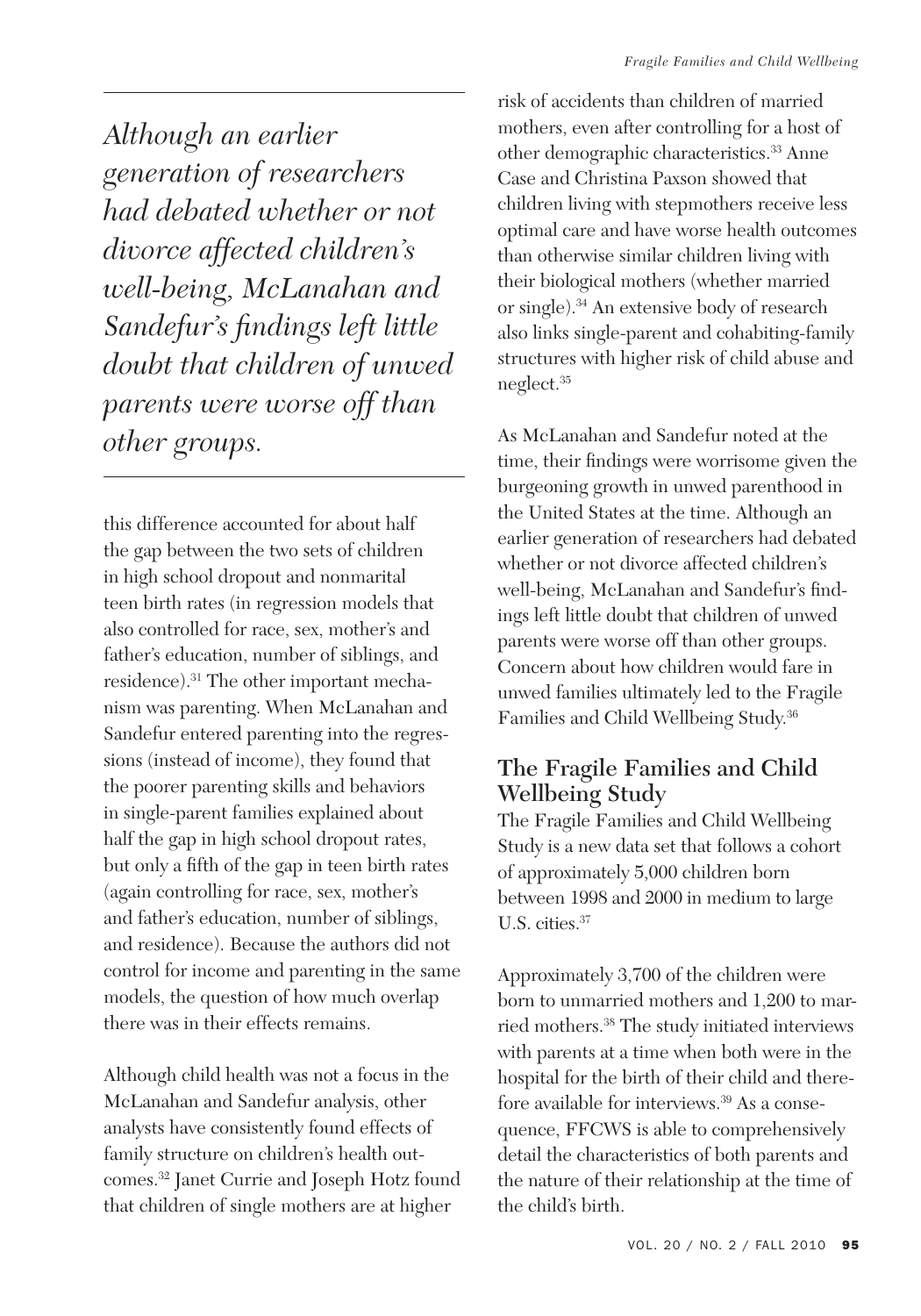| Author                               | <b>Outcomes</b>                    | <b>Addresses</b><br>selection | <b>Positive effect</b><br>of traditional<br>two-parent<br>family | <b>Negative</b><br>effect of<br>nontraditional<br>families | <b>Negative</b><br>effect of family<br>instability |
|--------------------------------------|------------------------------------|-------------------------------|------------------------------------------------------------------|------------------------------------------------------------|----------------------------------------------------|
| Berger, Paxson, and Waldfogel (2009) | Child abuse                        | Yes                           |                                                                  | Yes                                                        |                                                    |
| Bzostek (2008)                       | Behavior problems and<br>health    |                               |                                                                  | No (positive)                                              |                                                    |
| Bzostek and Beck (2008)              | Obesity/asthma/health              | Yes                           | Yes                                                              | Yes                                                        | Yes                                                |
| Cooper and others (2008)             | PPVT-R/behavior problems           |                               |                                                                  |                                                            | Yes                                                |
| Craigie (2008)                       | PPVT-R                             | Yes                           | Yes                                                              | Yes                                                        | Yes                                                |
| Fomby and Osborne (2008)             | Behavior problems                  |                               |                                                                  |                                                            | Mixed                                              |
| Guterman and others (2009)           | Child abuse                        | Yes                           | Yes                                                              |                                                            |                                                    |
| Harknett (2005)                      | Asthma                             |                               | Yes                                                              | Yes                                                        |                                                    |
| Liu and Heiland (2007)               | Asthma                             | Yes                           |                                                                  | Yes                                                        | Yes                                                |
| Liu and Heiland (2008)               | PPVT-R/asthma/behavior<br>problems | Yes                           | <b>Yes</b>                                                       |                                                            |                                                    |
| Osborne and others (2004)            | Behavior problems                  | Yes                           | Yes                                                              | Yes                                                        |                                                    |
| Osborne (2007)                       | Behavior problems                  |                               | Yes                                                              | Yes                                                        |                                                    |
| Osborne and McLanahan (2007)         | Behavior problems                  |                               |                                                                  |                                                            | Yes                                                |
| Padilla and Reichman (2001)          | Low birth weight                   |                               |                                                                  | Yes                                                        |                                                    |

|  | Table 1. Summary of Fragile Families and Child Wellbeing Findings on Various Child Outcomes |  |  |  |  |  |  |  |  |  |
|--|---------------------------------------------------------------------------------------------|--|--|--|--|--|--|--|--|--|
|--|---------------------------------------------------------------------------------------------|--|--|--|--|--|--|--|--|--|

The study also contains extensive information on early child developmental and health outcomes. The Peabody Picture Vocabulary Test–Revised (PPVT-R) is administered to children aged three or older as a measure of their receptive vocabulary capabilities for Standard English as well as their academic readiness.40 The Woodcock-Johnson Tests of Achievement Letter-Word Identification subtest, another measure of cognitive development, is administered at the age-five assessment. At the same time, interviewers assess children's sustained attention, a key skill that has been linked to school readiness and success in school, using the Leiter International Performance Scale-Revised.

Interviewers gather data on children's behavior problems by asking mothers questions from the Child Behavior Checklist about both externalizing and internalizing behaviors—that is, both outward displays of emotion, including violence and aggression,

and introverted behavioral tendencies, including anxiety, withdrawal, and depression. The study assesses prosocial behavior (which includes the child's ability to get along in social situations with adults and peers) by asking the mother questions using the Adaptive Social Behavior Inventory.

Finally, FFCWS includes several measures of child health. The initial survey records whether a child had a low birth weight. In addition, at the age-three and age-five inhome assessment, the interviewer records physical measurements of the child's height and weight to make it possible to calculate the child's BMI and to determine whether the child is overweight or obese. At the same interviews, the mother is asked about four other health outcomes: whether the child has ever been diagnosed with asthma; the child's overall health, from the mother's perspective; whether the child was hospitalized in the past year; and whether the child had any accidents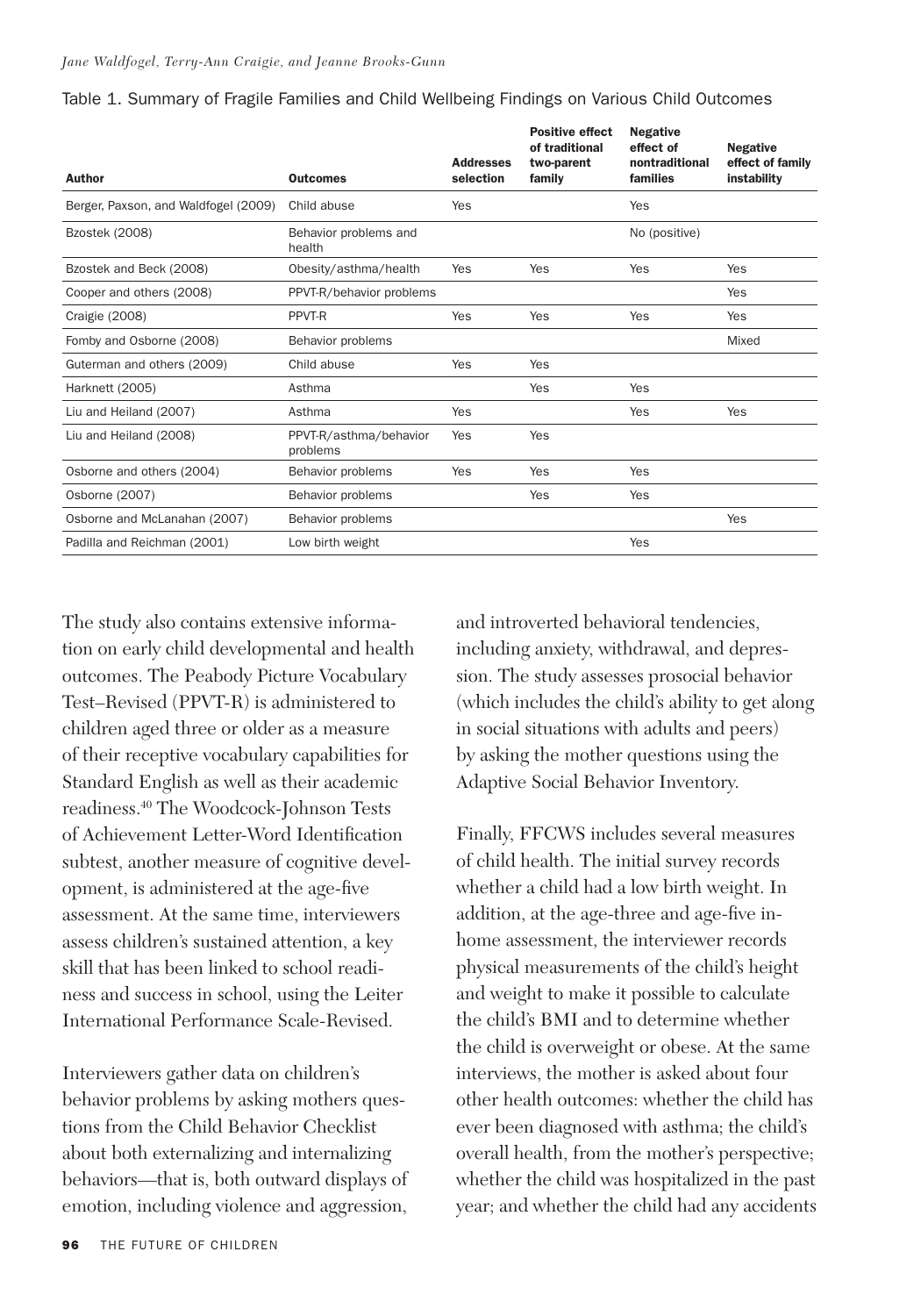or injuries in the past year. The study also includes fairly extensive information on child abuse and neglect, which captures another aspect of child health and well-being. The primary caregiver's use of discipline strategies is measured by the Conflicts Tactics Scale (including the child neglect supplement). Parents are also asked whether their family has ever been reported to child protective services for child abuse or neglect.

Studies using data from FFCWS have found that in general, children in traditional marriedcouple families fare better than children living in single-mother or cohabiting families. We summarize separately below the evidence on cognitive development, child behavior, and child health (see table 1 for details).

#### **Fragile Families and Child Cognitive Development**

Several FFCWS studies have specifically focused on the effects of family structure on children's cognitive development and also confirmed the importance of stability as an explanatory factor. Shirley Liu and Frank Heiland find that among couples unmarried at the time of the child's birth, marriage improved cognitive scores for children whose parents later married.41 Terry-Ann Craigie distinguishes among stable cohabiting unions, stable single-mother homes, and stable married-couple families, as well as unstable cohabiting families and unstable marriedcouple families. She finds no difference in children's vocabulary scores at age three between stable two-parent families (whether cohabiting or married) and stable singlemother families, but she finds that scores are lower in unstable families (whether cohabiting or married) than in stable families.<sup>42</sup> Carey Cooper and co-authors also highlight the role that partnership instability plays in the link between family structure and child

cognitive development, although these links are much weaker than those they find for behavioral development (discussed below).43

### **Fragile Families and Child Behavior Problems**

Several studies using FFCWS data confirm that child behavior problems are elevated in both single-parent and cohabiting families. Cynthia Osborne and her co-authors, for instance, found that children living with cohabiting parents have more externalizing and internalizing behavioral problems than children living with married parents, even at age three. One explanation may be the preexisting risks that accompany nontraditional families.<sup>44</sup> In addition, research by Rebecca Ryan, Ariel Kalil, and Lindsey Leininger suggests that resources are one mechanism underlying these links: when single mothers have more material and instrumental support, children have fewer behavior problems and more prosocial behavior.<sup>45</sup> Relationship quality may also play a role. Several FFCWS studies offer evidence that poorer relationship quality is linked with less parental engagement with children. Paula Fomby and Cynthia Osborne find that relationship conflict exacerbates externalized behavioral problems in children regardless of past family structure transitions.<sup>46</sup>

The deleterious effects of family instability on behavior problems are also highlighted in the FFCWS studies. Osborne and McLanahan show that behavioral problems are intensified with each additional change in family structure the child experiences (changing from single to cohabiting parent, or cohabiting to single, for example), with this association mediated at least in part by differences in maternal stress and parenting quality.47 Cooper and co-authors also find a link between instability and behavior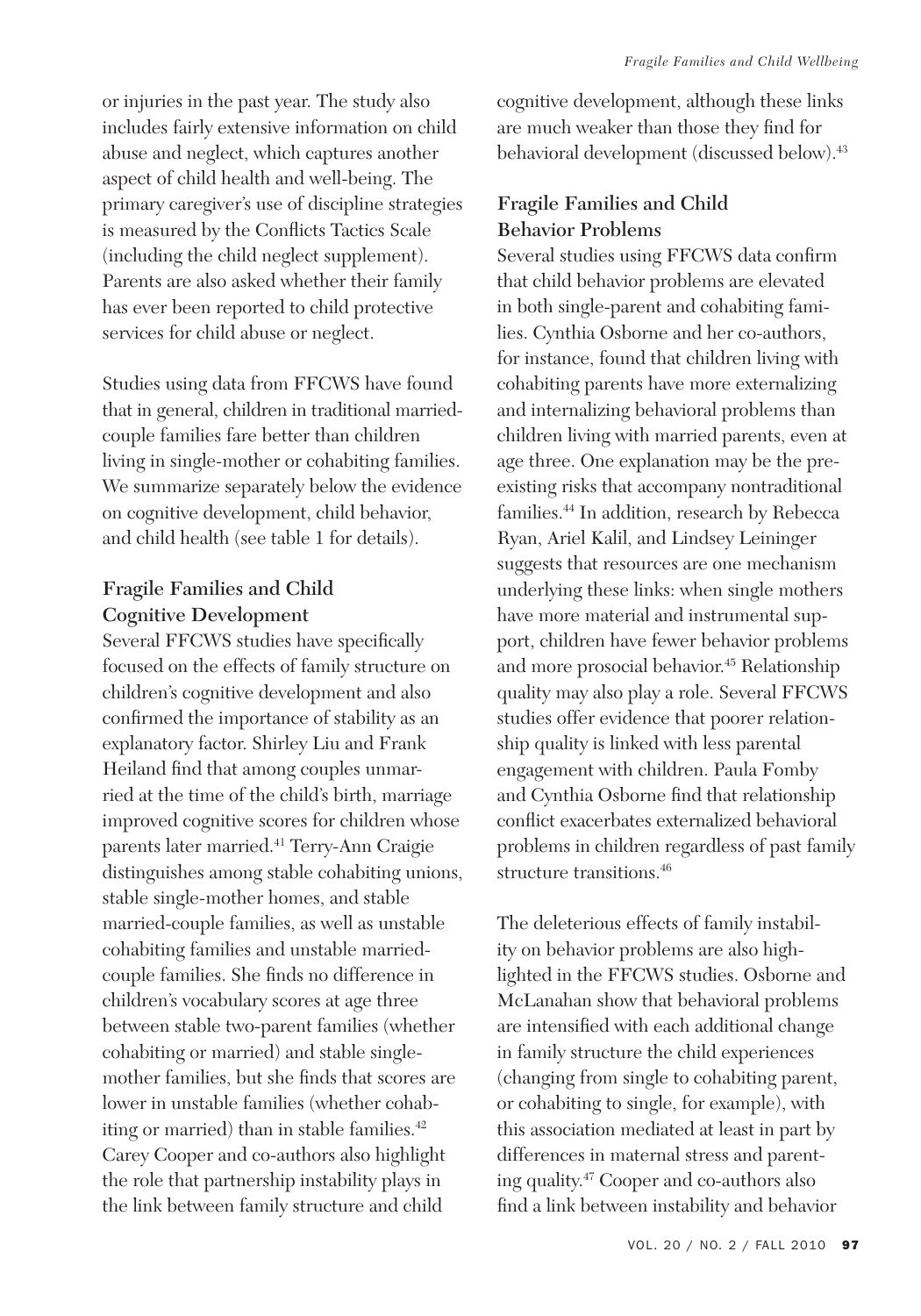problems, with children who experience instability in the people with whom they live going on to display more externalizing, attention, and social problems, and again find that these effects are mediated, at least in part, by mothers' problematic mental health and harsh parenting.48 Audrey Beck and her co-authors' analyses of both cohabiting and dating mothers confirm that mothers experiencing instability in their relationships go on to report more stress and to engage in harsher parenting.<sup>49</sup>

It appears, however, that there is an important interaction between family structure and stability. Several studies find that behavior problems are more serious in both stable single-mother families and unstable cohabiting families than in stable married-couple families.50 In contrast, children living with stable cohabiting-couple families do not display more behavior problems than children living with stable married-couple families. Thus, stability seems to matter in cohabiting families, but not in single-mother families, where the risk of behavior problems is elevated even if that family structure is stable. Osborne and McLanahan find that about half the association between family structure and behavior problems is attributable to mothers' higher levels of stress and poorer parenting skills and behaviors. In a study of father involvement, Sharon Bzostek shows that having a social father involved in a child's life can lower behavioral problems just as having an involved biological father can.51

Some studies find no evidence that family structure affects child behavioral problems. An analysis by Liu and Heiland indicates that marriage up to three years after a child's birth does not significantly improve behavioral problems.52

**Fragile Families and Child Health** In a comprehensive analysis of the effects of nontraditional family structure on child health using data from FFCWS, Bzostek and Beck consider five health outcomes: whether the child is overweight or obese, whether the child has ever been diagnosed with asthma, the mother's overall assessment of the child's health, whether the child was hospitalized in the past year, and whether the child had any accidents or injuries over the past year.53 Overall, they find, consistent with earlier research, that children born to unwed mothers have worse health across a range of outcomes, even after controlling for other differences in characteristics such as maternal age, race and ethnicity, and education. Children living with single mothers have worse outcomes on all five health measures than children living with married parents, while children in cohabiting-couple families tend to have worse outcomes on some but not all measures. The authors also consider the effect of instability. In contrast to some past research, they find that instability for the most part does not affect children's health outcomes (the exception is hospitalizations, where they find, unexpectedly, that children who experienced more instability are less likely to have been hospitalized).<sup>54</sup> These findings suggest that what negatively affects health among children in fragile families has to do with living with single or cohabiting parents (rather than experiencing changes in family structure).

Bzostek and Beck also consider several mechanisms that might account for the links between family structure and child health. Although no single factor is strongly linked with all the health outcomes, together the intervening variables (or mediators) they examine do help explain some of the differences in health outcomes across family structure type. However,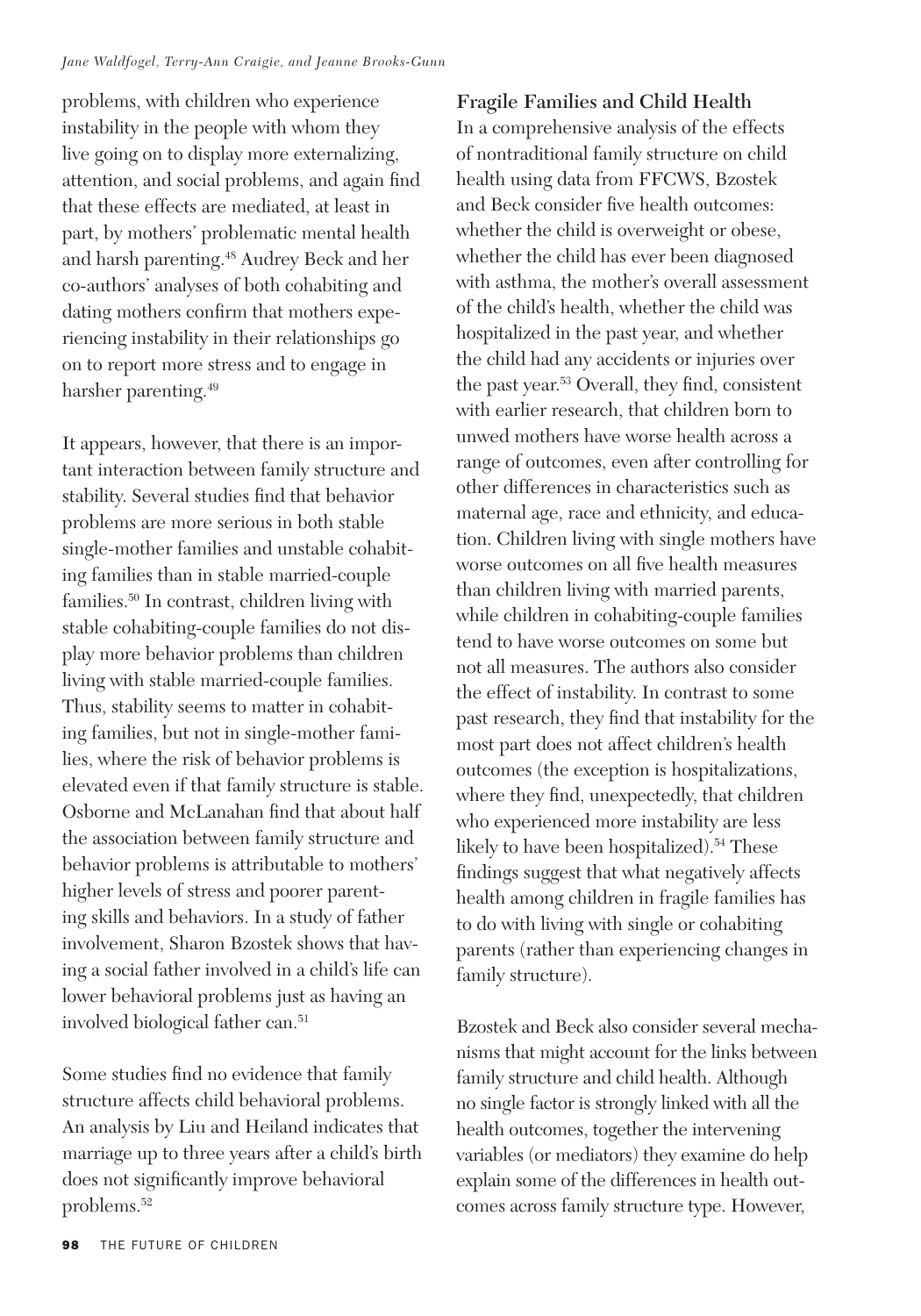Bzostek and Beck find evidence that at least a portion of the family structure effects they estimate likely reflects selection. Their models examining the effect of changes in family structure on changes in outcomes for a child over time suggest weaker effects on child health than do their snapshot-in-time crosssectional models.<sup>55</sup>

Studies have consistently found that children born to unwed parents are at higher risk of low birth weight, and analyses from FFCWS confirm this finding.56 Further, FFCWS analyses by Nancy Reichman and her coauthors suggest some of the mechanisms that link unwed parenthood with greater risk of low birth weight. They find that women who are not married at the time of the birth are more likely to smoke cigarettes and use illicit drugs during pregnancy, and less likely to receive prenatal care in the first trimester of their pregnancy, all of which are associated with low birth weight (use of illicit drugs is also associated with other infant health problems).57 Yolanda Padilla and Reichman find that unwed mothers who received support from the baby's father are less likely to have a low-birth-weight baby, as are those who cohabited with the father.<sup>58</sup>

Studies based on FFCWS also confirm earlier research finding that children living with single mothers are at higher risk of asthma. For instance, Kristen Harknett finds that the likelihood that children have been diagnosed with asthma by age fifteen months is highest for children with single mothers, next highest for those with cohabiting mothers, and lowest for those with married mothers. Although differences in characteristics account for the gap between married and cohabiting families, they do not fully account for why children with single mothers are more likely to have been diagnosed with

asthma.59 Liu and Heiland, following children to age three, find that children whose parents had been cohabiting but then separated have a higher risk of asthma than otherwise comparable children whose parents remained together.<sup>60</sup>

A few studies have taken advantage of the data in FFCWS to examine the effects of family structure on child abuse and neglect. Neil Guterman and his co-authors look at whether mothers are less likely to be physically aggressive or punitive with their children if they are in a married household and find that, although marriage appears to be protective in the raw data, that effect disappears in models that control for parental and family characteristics.<sup>61</sup> Lawrence Berger and his co-authors examine the effect of family structure on whether a family has been reported to child protective services for abuse or neglect and find that both single-mother families and cohabiting families where the mother is living with a man who is not the biological father of all her children are at higher risk of having been reported than are families where the mother is living with the biological father of all her children.<sup>62</sup> This latter finding is robust to extensive controls for factors associated with selection into different family types, leading the authors to conclude that the presence of a social father in the home is associated with increased risk of abuse or neglect.<sup>63</sup>

#### **Our Own Analyses of FFCWS**

The many studies in this area, including the recent ones using FFCWS data, do not always define family structure or stability in a consistent way. Studies also vary in the extensiveness of other controls that are included in the analyses. These differences across studies can make it difficult to generalize across studies and to summarize their results.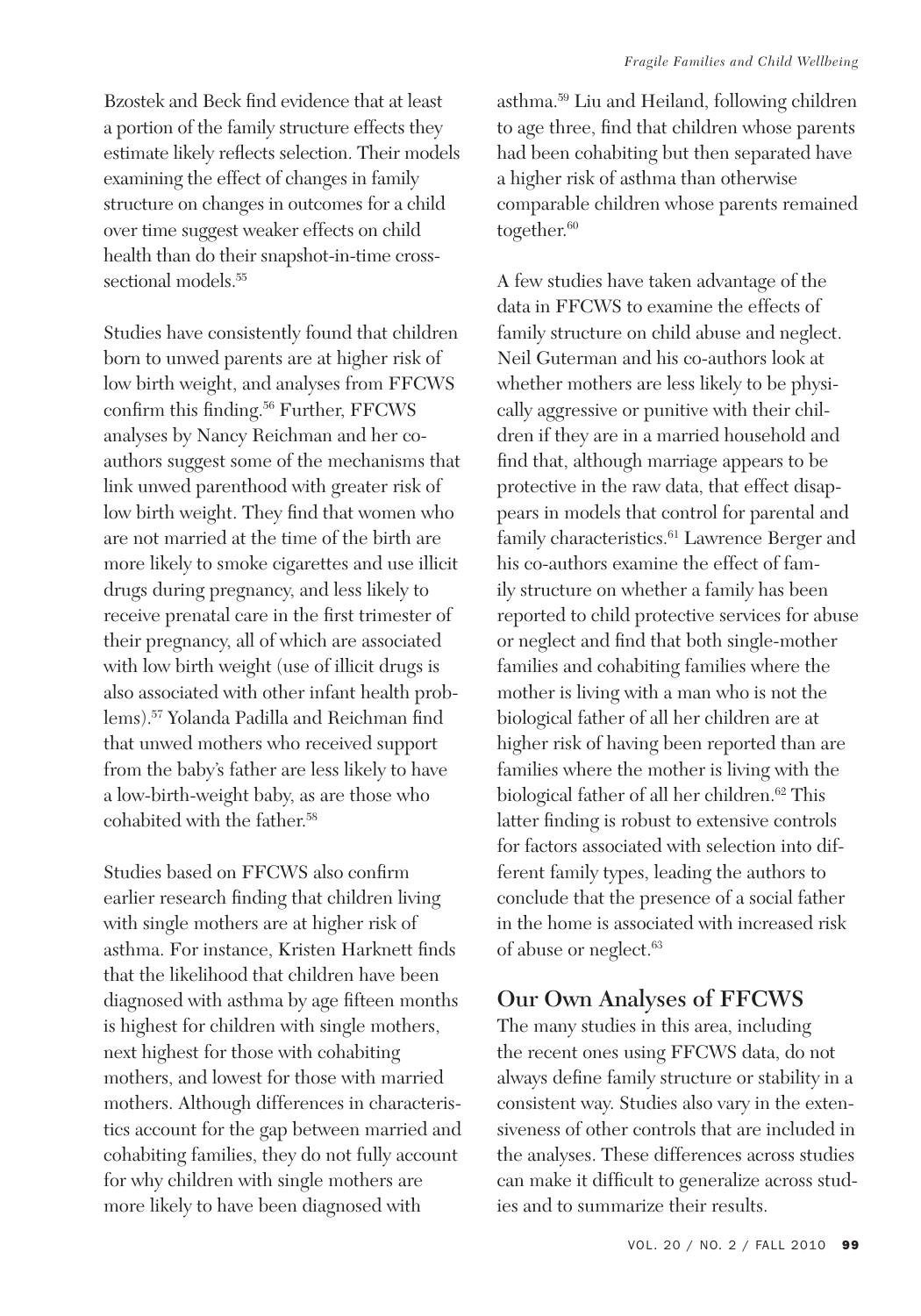

Figure 1. Variation in Predicted Values for Scores on the Peabody Picture Vocabulary Test–Revised, by Family Type

Accordingly, we carried out our own analyses of FFCWS data, estimating the effect of a consistently defined set of family structure and stability categories on a set of child cognitive, behavioral, and health outcomes at age five. The family categories we defined account for both family structure at birth and stability since birth. We divide families into the following six categories: stable cohabitation, stable single, cohabitation to marriage, married at birth (unstable), cohabiting at birth (unstable), and single at birth (unstable). We then contrast them with the traditional family reference group (that is, families in which parents were married at the child's birth and have remained so).

We estimate three sets of regression models. In model 1, we control only for the family structure and stability categories; thus, these results tell us the association between family type and child outcomes without controlling for any of the differences in other characteristics between families. Model 2 adds controls for a commonly used set of demographic

characteristics—the child's gender, mother and father's race and ethnicity, mother and father's education, and mother and father's age. Thus the results from model 2 regressions tell us the effect of family structure and stability holding constant these demographic differences. Model 3 further adds controls for possible mediating variables that might help explain the links between family structure and stability and child outcomes. We do not have controls for all the possible mediators of interest but we do include here controls for several important ones—mother's income, father involvement, parenting quality, and maternal and paternal depression. Thus, the results for model 3 tell us whether and how much family structure and stability matter for child well-being after controlling for demographic differences and these possible mediators.

We estimated these models for two cognitive outcomes, the Peabody Picture Vocabulary Test–Revised (PPVT–R) and Woodcock-Johnson test; two behavioral outcomes: the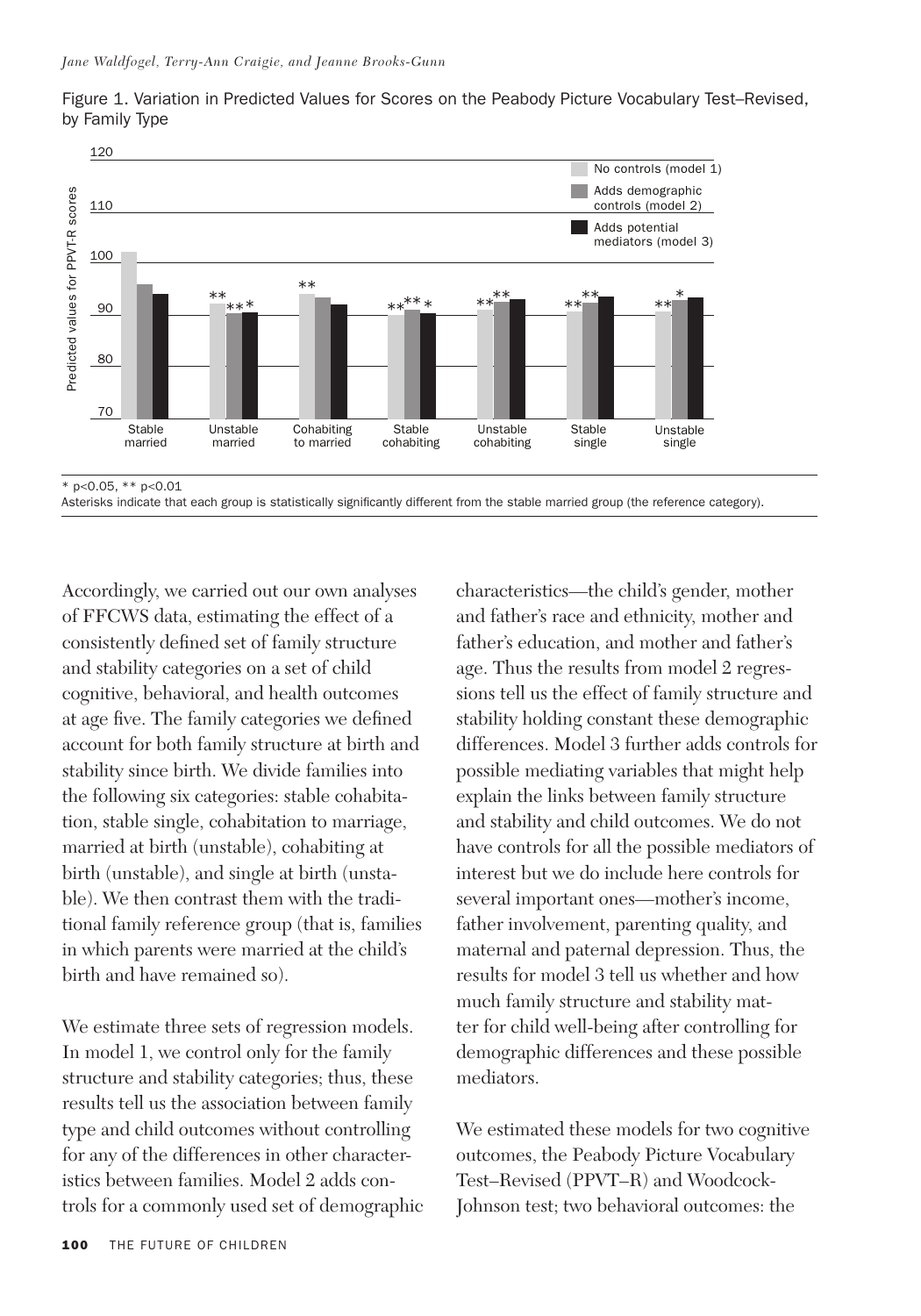

#### Figure 2. Variation in Predicted Values for Aggression, by Family Type

Asterisks indicate that each group is statistically significantly different from the stable married group (the reference category).

child's score on a measure of aggressive behavior and the child's score on a measure of anxiety and depression; and two health outcomes: obesity and asthma. Details on all the outcome variables are provided in Appendix 1; means for all the variables in our models are listed in Appendix 2.

We show selected results in figures 1 through 3.64 In these figures, we show how children's predicted scores on the outcome measures vary as a function of their family type. Figure 1 displays results for the PPVT–R. In model 1, all types of nontraditional or unstable families are associated with lower scores. Results for model 2 are similar, with the exception of the cohabitation to marriage category, which is now no longer significantly different from the stable married category. In model 3, the possible mediators explain some, but not all, of these negative effects.

The findings for aggressive behavior are shown in figure 2. In model 1, just as with the results for cognitive outcomes, all types of nontraditional or unstable families are associated with worse scores (in this case, because the outcome variables are ratings of behavior problems, higher scores indicate worse outcomes). However, in contrast to the results for cognitive outcomes, it appears that for aggressive behavioral problems, growing up with a single mother (stable or unstable) is worse than growing up with a cohabiting mother. The effects of growing up with a single mother are larger in model 1 and are more likely to remain significant after controlling for demographic differences (model 2) or demographic differences plus possible mediators (model 3).

Results for the health outcomes reveal a different pattern. Figure 3 shows that for obesity, the worst outcomes, across all three models, are associated with growing up with a single parent (whether stable or unstable) or an unstable cohabiting parent. This pattern is true as well for asthma,<sup>65</sup> although after controlling for demographic differences (or demographic differences plus the possible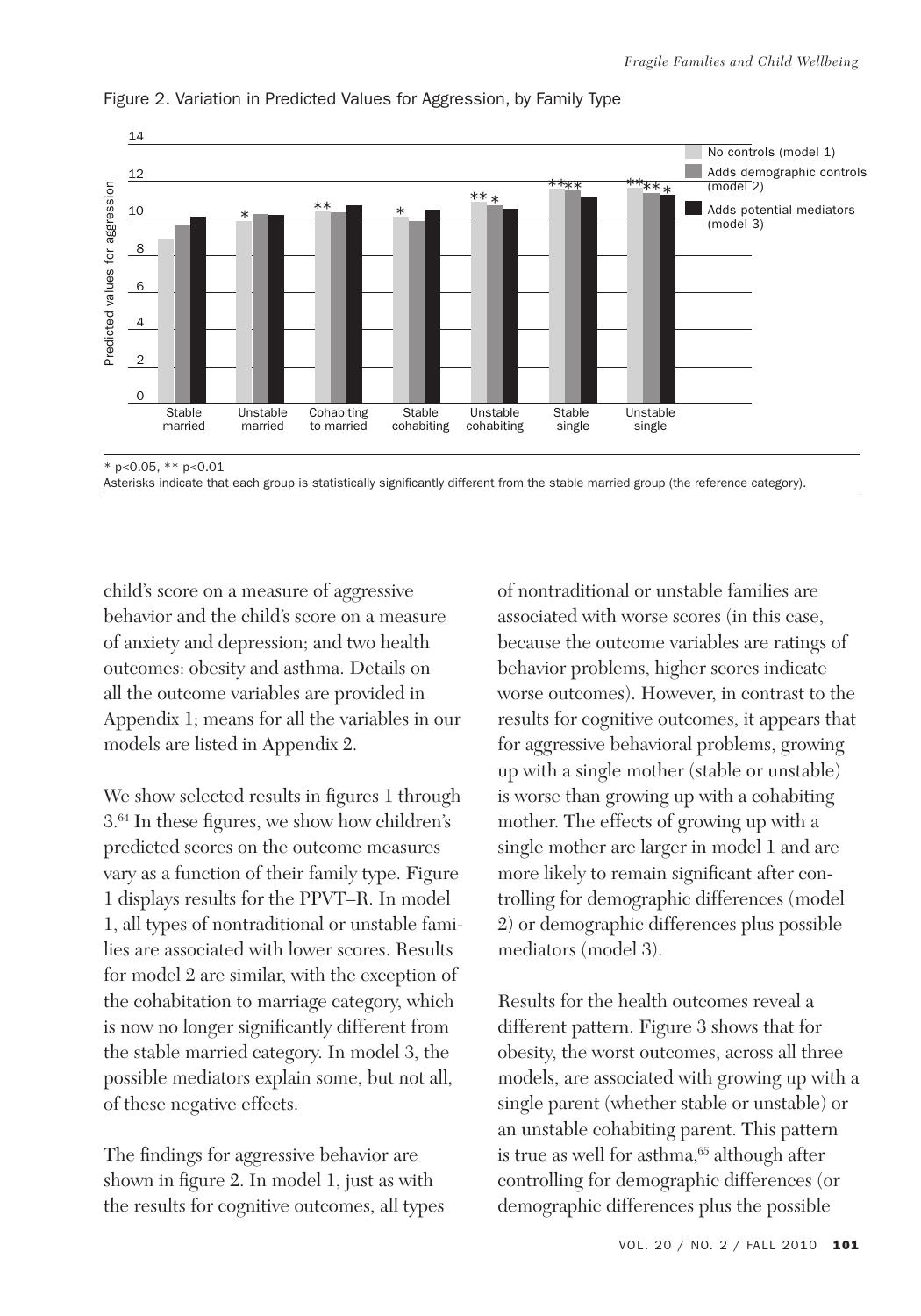

#### Figure 3. Variation in Predicted Values for Obesity, by Family Type

Asterisks indicate that each group is statistically significantly different from the stable married group (the reference category).

mediators), instability appears to be most important (with the worst outcomes found for children of unstable single or unstable cohabiting mothers).

These results suggest that the relative importance of family structure versus family instability matters differently for behavior problems than it does for cognitive or health outcomes. That is, instability seems to matter more than family structure for cognitive and health outcomes, whereas growing up with a single mother (whether that family structure is stable or unstable over time) seems to matter more than instability for behavior problems.

#### **Summary and Conclusions**

In this article we summarize the findings from prior research, as well as our own new analyses, that address the question of how well children in fragile families fare compared with those living in traditional marriedparent families, as well as what mechanisms might explain any differences. We pay particular attention to studies that use the

data from FFCWS to examine the effects of family structure in early childhood.

The FFCWS studies add to a large body of earlier work that suggested that children who live with single or cohabiting parents fare worse as adolescents and young adults in terms of their educational outcomes, risk of teen birth, and attachment to school and the labor market than do children who grow up in married-couple families. Until recently, most of this research focused on divorced parents. The sharp rise over the past few decades in births to unwed mothers, however, has shifted the focus to unmarried single and cohabiting parents. These demographic changes make it difficult to compare research done even ten or fifteen years ago with research on cohorts from the beginning of this century. Rapid changes in the characteristics of parents over time also could result in different selection biases in terms of which parents (both mothers and fathers) have children when married or when unmarried (for example, as the pool of parents having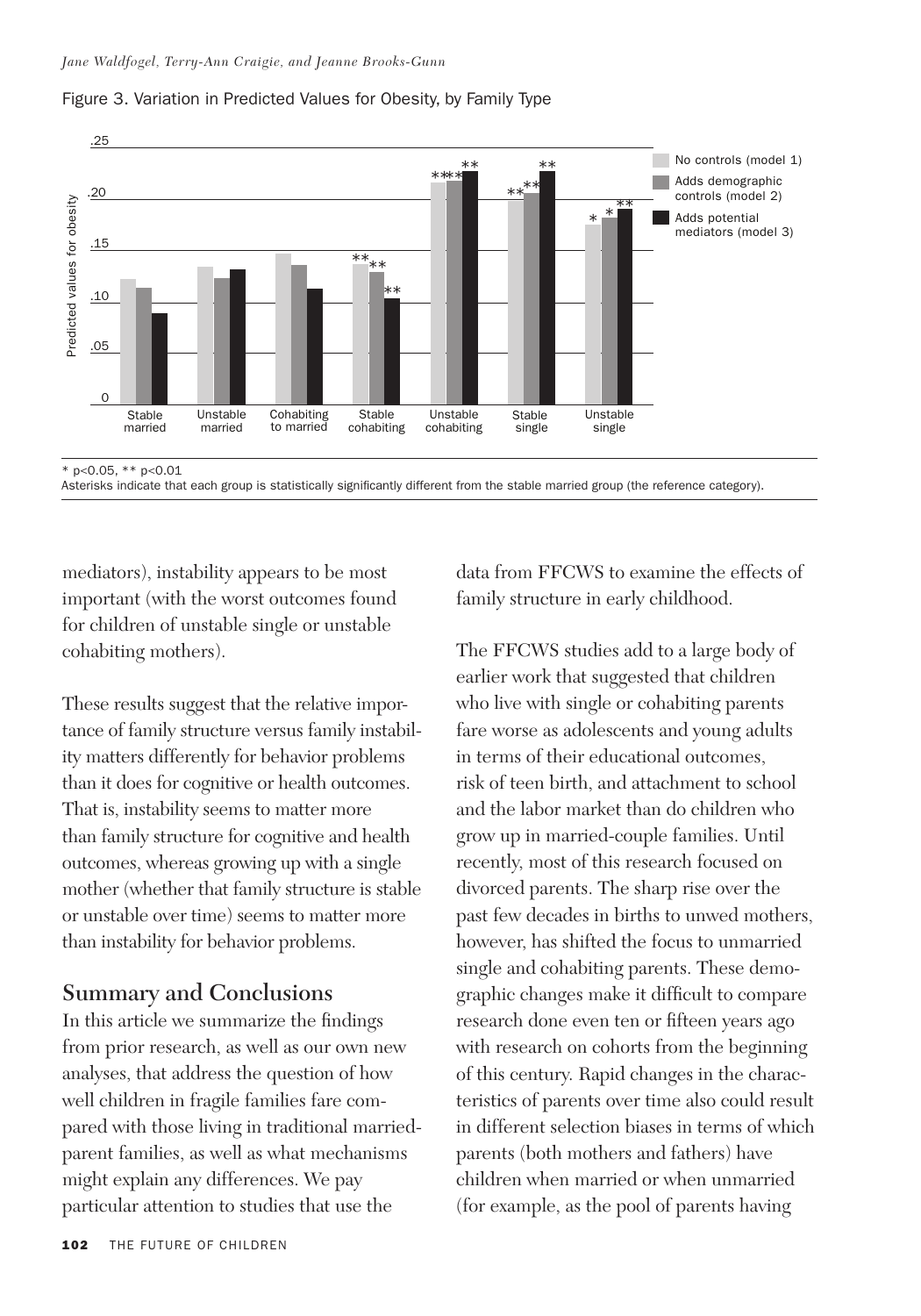unwed births grows, the characteristics of unwed parents may become more similar to those of married parents, which would result in smaller estimated associations between fragile families and child outcomes). And given that recent cohorts of children born to single and cohabiting parents are relatively young, an additional complication involves comparing outcomes across studies (that is, analysts cannot yet estimate effects of family structure on adolescent and adult outcomes for cohorts such as FFCWS). Therefore, although growing up with single or cohabiting parents rather than with married parents is linked with less desirable outcomes for children and youth, comparisons of the size of such effects, across outcomes, ages, and cohorts, is not possible. In addition, analysts have used vastly different controls to estimate family structure effects, again complicating the quest for integration across studies. We addressed this latter problem by carrying out our own analyses using a consistent set of controls across outcomes.

Current and past research points to several mechanisms that likely underlie the links between family structure and child wellbeing, including: parental resources, parents' relationship quality, parents' mental health, parenting quality, and father involvement. The selection of different types of men and women into these family types also likely plays a role. Currently, researchers are examining the role of family instability as well as family structure, allowing in some cases for estimates of the influence of both on children.

As noted, past research focused mainly on children whose parents were married when they were born but then separated or divorced (and subsequently lived on their own or remarried). Today, an increasing share of American children is being born to unwed

mothers and thus the children are spending the early years of their lives in fragile families, with either a single mother or a cohabiting mother.

That worrisome change informed the launch of the Fragile Families and Child Wellbeing Study a decade ago. Today FFCWS provides a wealth of policy-relevant data on the characteristics and nature of relationships among unwed parents. It also provides extensive data on early child health and development, currently available through age five. A new wave of studies from FFCWS data has enriched understanding of how unwed parenthood affects child well-being.

Studies using the FFCWS data have shed new light on how family structure affects child well-being in early childhood. The findings to date confirm some of the findings in earlier research, but also provide some new insights. In terms of child cognitive development, the FFCWS studies are consistent with past research in suggesting that children in fragile families are likely at risk of poorer school achievement. Of particular interest are analyses suggesting that some of these effects may be due to family instability as much as, or more than, family structure. That is, some studies find that being raised by stable single or cohabiting parents seems to entail less risk than being raised by single or cohabiting parents when these family types are unstable. Because findings are just emerging, the relative risks of unmarried status and turnover in couple relationships cannot be specified yet. Nor do researchers yet know the mechanisms through which family structure and instability influence children or whether the intervening mechanisms are similar or different.

With regard to child behavior problems, evidence is consistent that children in fragile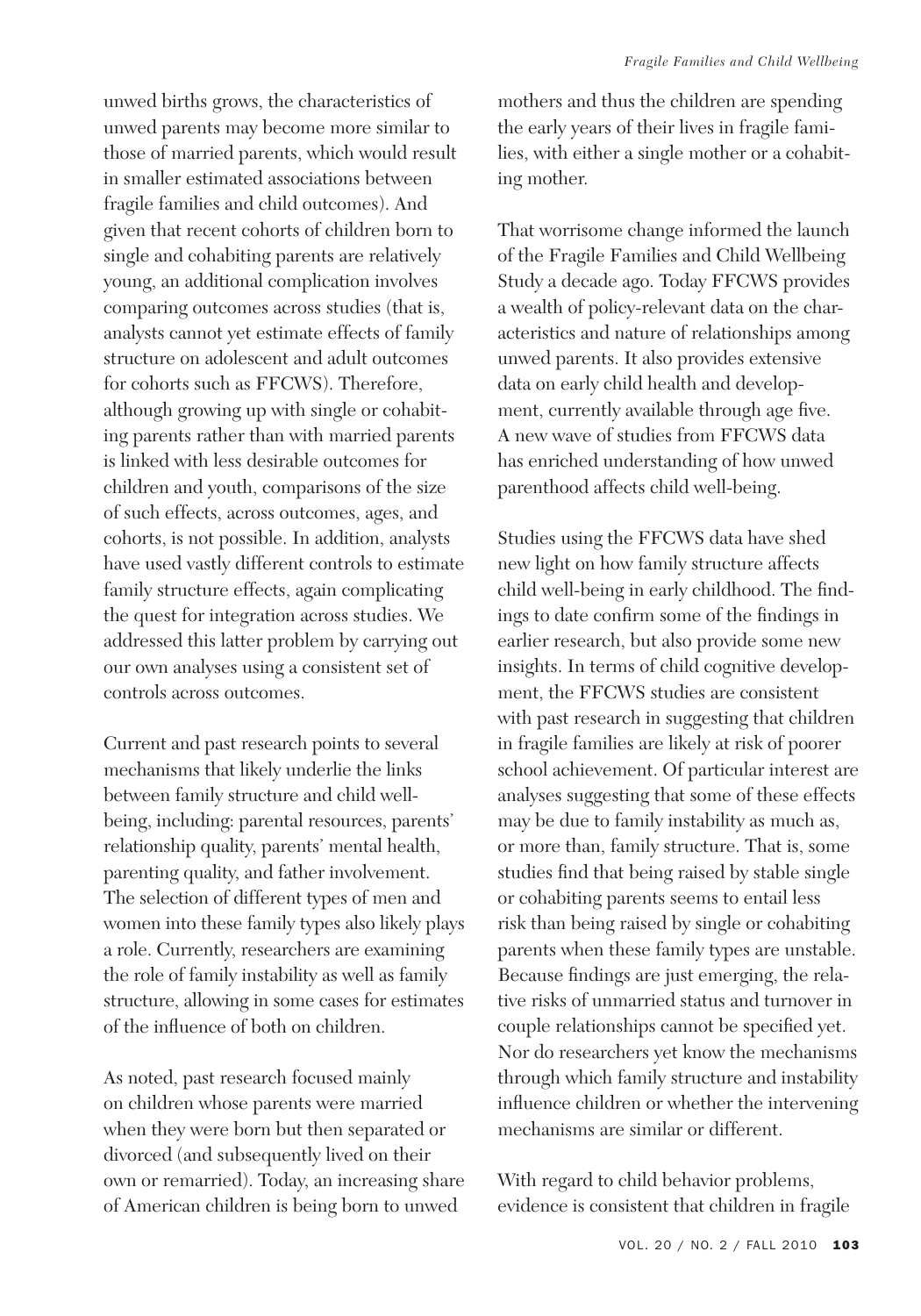#### *Jane Waldfogel, Terry-Ann Craigie, and Jeanne Brooks-Gunn*

families are at risk for poorer social and emotional development starting in early childhood. In contrast to the results for cognitive outcomes, it appears that behavioral development is compromised in stable single-mother families, but, in common with the results for cognitive outcomes, such problems are aggravated by family instability for children in cohabiting families. The research also sheds a good deal of light on mechanisms, such as maternal stress and mental health as well as parenting, that might help explain why behavior problems are more prevalent in fragile families.

FFCWS is also providing some new insights on the effects of family structure on child health. Across a range of outcomes, findings suggest that children of single mothers are at elevated risk of poor health; evidence of health risks associated with living with cohabiting parents is less consistent. Findings for child abuse and neglect are also intriguing and suggest that children of single mothers and cohabiting mothers are at elevated risk of maltreatment, although marital status per se may be less consequential than whether a man who is not the child's biological father is present in the home.

These findings clearly are cause for concern. Although the children in FFCWS are still quite young, these early gaps in child

cognitive, behavioral, and health outcomes do not bode well for these children's long-run prospects.66 As the children in this cohort age, researchers will be able to study how growing up in fragile families is affecting well-being in middle childhood and adolescence for children who began life with unwed parents. Particularly important in this regard will be studies that take into account the mechanisms we discuss in this article as well as the role of selection and instability.

To the extent that children in fragile families do have poorer outcomes than children born into and growing up in more stable twoparent married-couple families, what are the policy implications? In principle, the findings summarized here point to three routes by which outcomes for children might be improved. The first is to reduce the share of children growing up in fragile families (for example, through policies that reduce the rate of unwed births or that promote family stability among unwed parents). The second is to address the mediating factors that place such children at risk (for example, through policies that boost resources in single-parent homes or that foster father involvement in fragile families). The third is to address directly the risks these children face (for example, through high-quality early childhood education policies or home-visiting policies).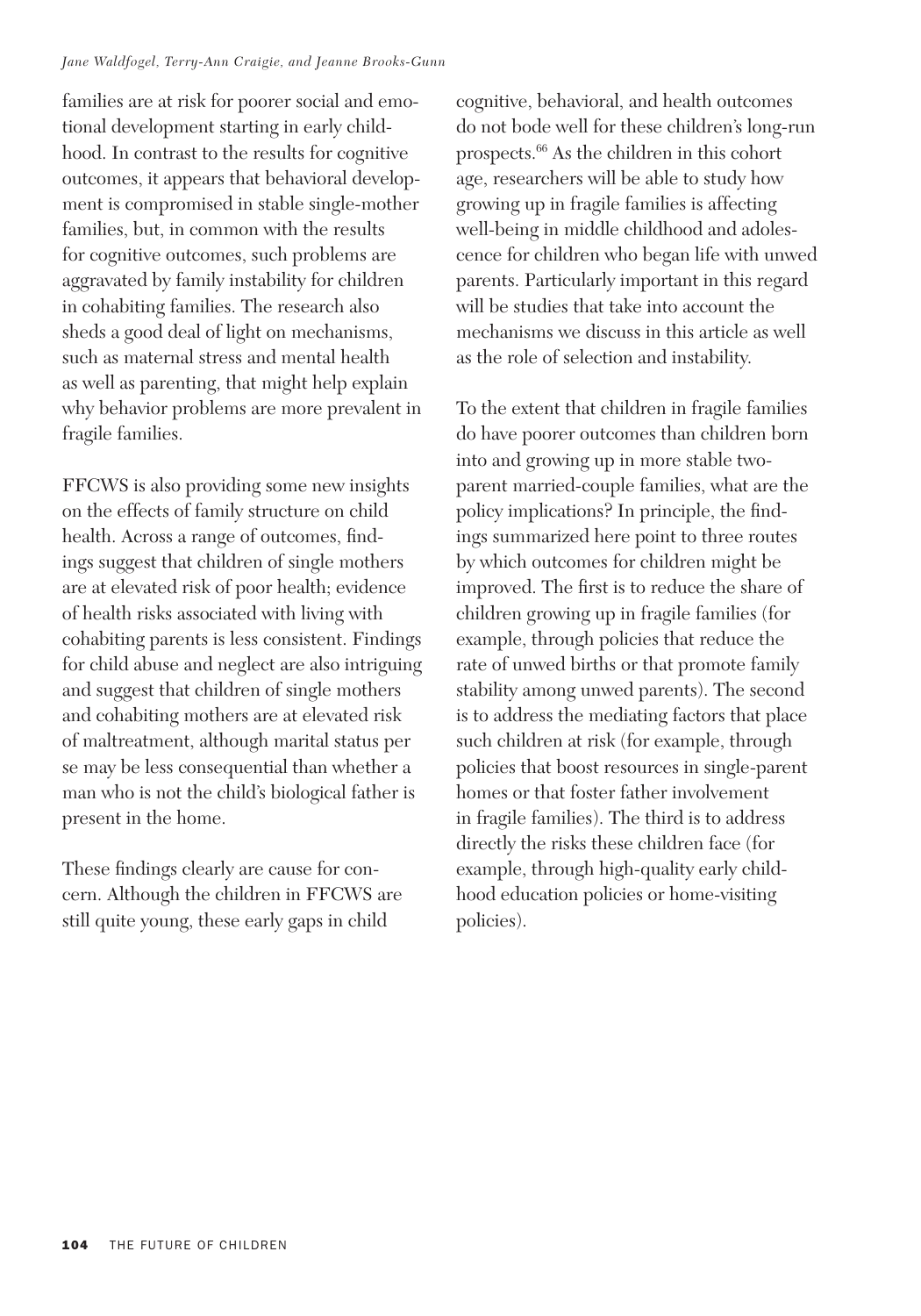## **Appendices**

## **Appendix 1. Dependent Variables**

Measures of Child Cognitive Ability

- 1. Peabody Picture Vocabulary Test–Revised (Standardized)
- 2. Woodcock-Johnson Letter-Word Recognition Test

Measures of Child Behavioral Problems

- 1. Aggressive Behavior: selected items from the Child Behavior Checklist (20 items) [see page 49 of Five-Year In-Home Longitudinal Study of Pre-School Aged Children User's Guide1 ]
- 2. Anxiety/Depression: selected items from the Child Behavior Checklist (14 items) [see page 50 of Five-Year In-Home Longitudinal Study of Pre-School Aged Children User's Guide2 ]

Measures of Child Health

- 1. Obesity [Five-Year In-Home Longitudinal Study of Pre-School Aged Children]: BMI equal to or greater than the 95th percentile
- 2. Asthma: "During past 12 months, has child had episode of asthma or an asthma attack?" [Mother's Fifth-Year Interview]

Potential Mediators

- Income: Fifth-year household income (in tens of thousands)
- Father's Involvement: "During the last 30 days, on how many days has father seen child?"
- Parenting Quality: "Mother's Aggravation in Parenting" [see Scales Documentation and Question Sources for Five-Year Questionnaires (page 16)<sup>3</sup>]
- Depression: "Constructed—Parent meets depression criteria (liberal) at five-year (Composite International Diagnostic Interview)"

- 1. See www.fragilefamilies.princeton.edu/ documentation.asp.
- 2. Ibid.
- 3. Ibid.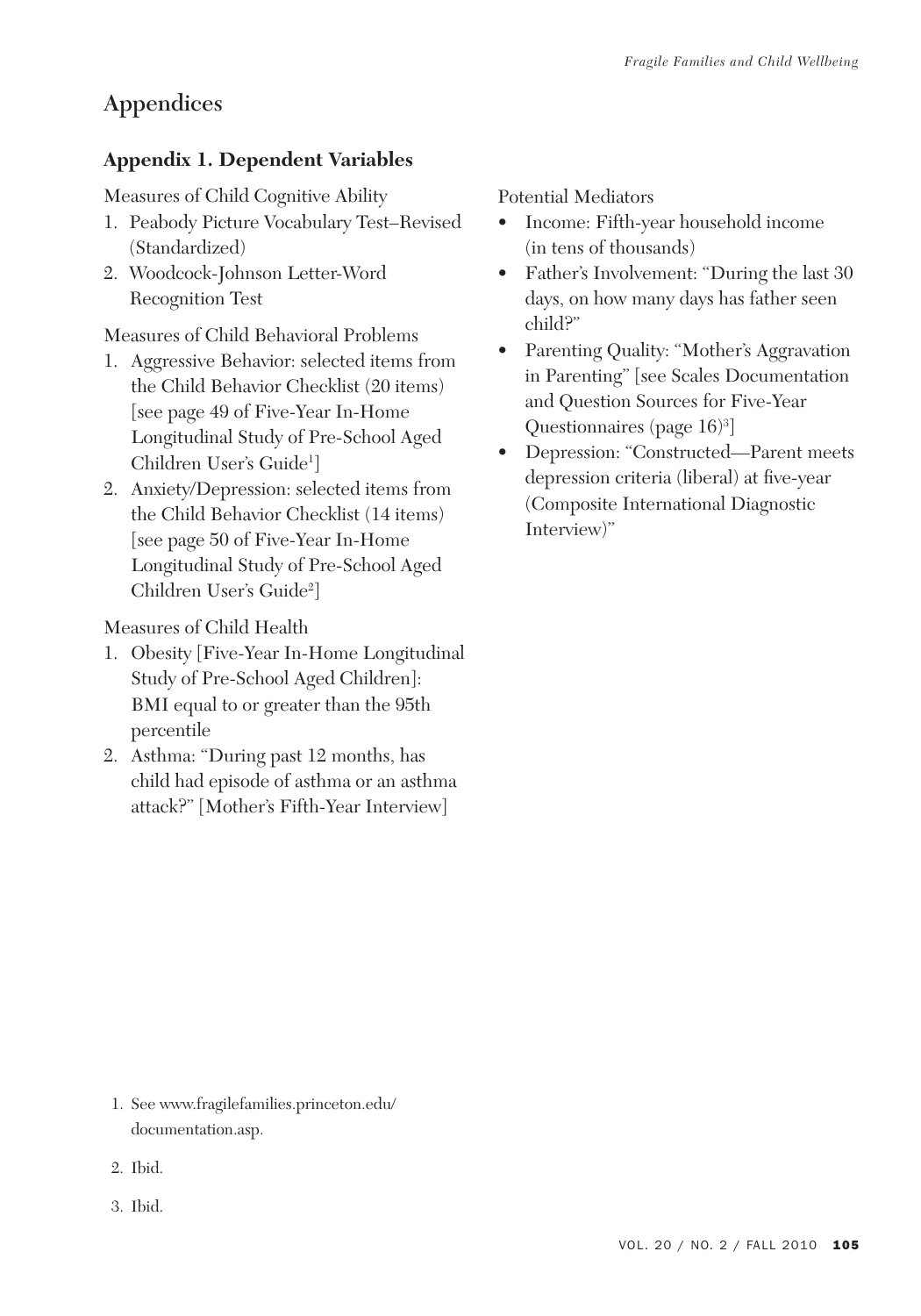#### **Appendix 2. Means of Independent Variables, by Family Structure/Stability Group**

|                                | General   | <b>Stable</b><br>married | <b>Stable</b><br>cohabiting | <b>Stable</b><br>single | Cohabiting<br>to married | <b>Unstable</b><br>married | <b>Unstable</b><br>cohabiting | <b>Unstable</b><br>single |
|--------------------------------|-----------|--------------------------|-----------------------------|-------------------------|--------------------------|----------------------------|-------------------------------|---------------------------|
|                                | $N=4.032$ | $N = 733$                | $N = 265$                   | $N = 571$               | $N = 281$                | $N = 269$                  | $N = 900$                     | $N=1,013$                 |
| Independent variable           | Mean      | Mean                     | Mean                        | Mean                    | Mean                     | Mean                       | Mean                          | Mean                      |
| Male                           | 0.53      | 0.54                     | 0.51                        | 0.54                    | 0.51                     | 0.48                       | 0.50                          | 0.55                      |
| Mother white                   | 0.21      | 0.49                     | 0.17                        | 0.10                    | 0.27                     | 0.28                       | 0.15                          | 0.11                      |
| Mother black                   | 0.49      | 0.21                     | 0.40                        | 0.69                    | 0.30                     | 0.35                       | 0.53                          | 0.64                      |
| Mother Hispanic                | 0.27      | 0.22                     | 0.42                        | 0.19                    | 0.40                     | 0.32                       | 0.30                          | 0.22                      |
| Other                          | 0.04      | 0.07                     | 0.02                        | 0.02                    | 0.03                     | 0.06                       | 0.03                          | 0.03                      |
| Father of different race       | 0.12      | 0.09                     | 0.11                        | 0.12                    | 0.14                     | 0.14                       | 0.13                          | 0.13                      |
| Mother is high school dropout  | 0.38      | 0.15                     | 0.46                        | 0.40                    | 0.35                     | 0.25                       | 0.48                          | 0.48                      |
| Mother has high school diploma | 0.26      | 0.15                     | 0.31                        | 0.30                    | 0.29                     | 0.25                       | 0.27                          | 0.28                      |
| Mother has some college        | 0.25      | 0.27                     | 0.22                        | 0.26                    | 0.31                     | 0.31                       | 0.23                          | 0.22                      |
| Mother has college degree      | 0.11      | 0.42                     | 0.02                        | 0.03                    | 0.05                     | 0.20                       | 0.02                          | 0.02                      |
| Father has same education      | 0.52      | 0.60                     | 0.55                        | 0.50                    | 0.50                     | 0.51                       | 0.50                          | 0.49                      |
| Father has less education      | 0.23      | 0.22                     | 0.20                        | 0.24                    | 0.24                     | 0.32                       | 0.21                          | 0.23                      |
| Father has more education      | 0.25      | 0.18                     | 0.25                        | 0.26                    | 0.26                     | 0.16                       | 0.28                          | 0.28                      |
| Mother's age                   | 30.29     | 35.05                    | 29.85                       | 29.73                   | 29.53                    | 32.74                      | 29.04                         | 27.95                     |
| Father's age                   | 32.89     | 37.26                    | 32.83                       | 32.71                   | 32.43                    | 35.42                      | 31.51                         | 30.50                     |
| Mother's income (in 10,000)    | 3.79      | 7.89                     | 3.33                        | 2.09                    | 4.48                     | 4.45                       | 2.60                          | 2.60                      |
| Father involvement             | 17.18     | 29.89                    | 30.00                       | 5.24                    | 29.79                    | 14.72                      | 12.16                         | 12.92                     |
| Parenting quality              | 2.82      | 2.87                     | 2.87                        | 2.75                    | 2.90                     | 2.90                       | 2.80                          | 2.79                      |
| Mother depressed               | 0.16      | 0.11                     | 0.09                        | 0.17                    | 0.19                     | 0.22                       | 0.20                          | 0.17                      |
| Father depressed               | 0.08      | 0.05                     | 0.09                        | 0.07                    | 0.06                     | 0.12                       | 0.11                          | 0.08                      |

Data: Fragile Families and Child Wellbeing Study.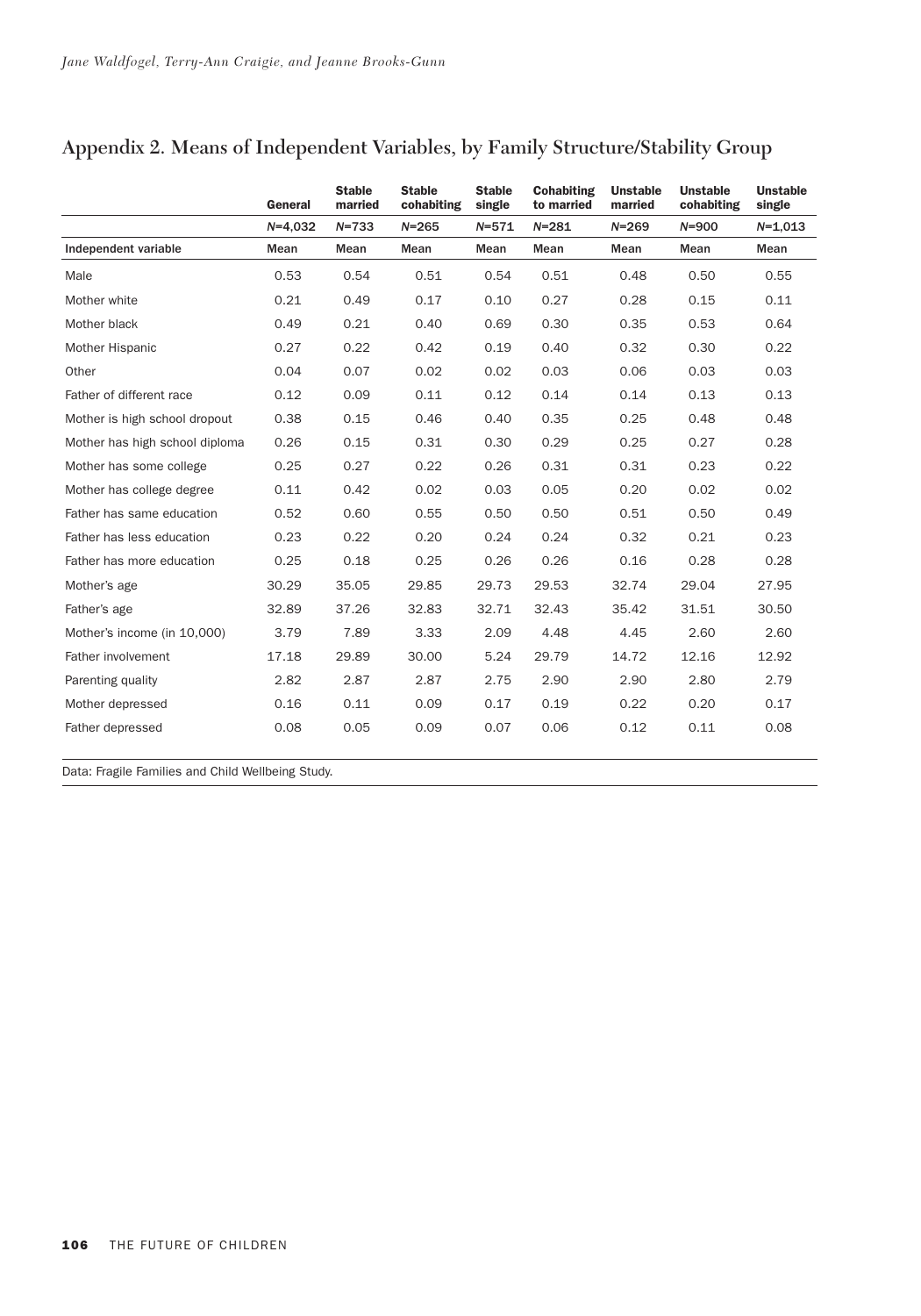## **Endnotes**

- 1. It is important to note that both types of families may spend at least some time as part of larger households that include other family members or friends.
- 2. Stephanie Ventura, "Changing Patterns of Nonmarital Childbearing in the United States," NCHS Data Brief 18 (Hyattsville, Md.: National Center for Health Statistics, 2009) (www.cdc.gov/nchs/data/databriefs/ db18.htm [accessed October 2, 2009]). The share of children born to unwed parents is considerably higher among African Americans, and somewhat higher among Hispanics, than for non-Hispanic whites; see Robert A. Hummer and Erin R. Hamilton, "Race and Ethnicity in Fragile Families," in this volume.
- 3. See Sara McLanahan and Audrey Beck, "Parental Relationships in Fragile Families," in this volume.
- 4. Wendy Sigle-Rushton and Sara McLanahan, "Father Absence and Child Well-Being: A Critical Review," Working Paper 02-20-FF (Princeton: Center for Research on Child Wellbeing, October 2002); Sara McLanahan and Gary Sandefur, *Growing Up with a Single Parent: What Hurts, What Helps?* (Harvard University Press, 1994); Sara McLanahan and others, "Unwed Fathers and Fragile Families," Working Paper 98-12-FF (Princeton: Center for Research on Child Wellbeing, March 1998).
- 5. See review in Paul Amato, "The Impact of Family Formation Change on the Well-Being of the Next Generation," *Future of Children* 15, no. 2 (2005): 75–96. Amato also provides a useful overview of mechanisms that might account for the benefits associated with marriage.
- 6. See Adam Thomas and Isabel Sawhill, "For Love and Money? The Impact of Family Structure on Family Income," *Future of Children* 15, no. 2 (2005): 57–74. For evidence from FFCWS, see Sara McLanahan, Jean Knab, and Sara Meadows, "Economic Trajectories in Non-Traditional Families with Children," Working Paper 09-10-FF (Princeton: Center for Research on Child Wellbeing, September 2009).
- 7. Susan L. Brown, "Family Structure and Child Well-Being: The Significance of Parental Cohabitation," *Journal of Marriage and Family* 66 (2004): 351–67; Deborah R. Graefe and Daniel T. Lichter, "Life Course Transitions of American Children: Parental Cohabitation, Marriage, and Single Motherhood," *Demography* 36 (1999): 205–17.
- 8. McLanahan and Sandefur, *Growing Up with a Single Parent* (see note 4).
- 9. Steven Friedlander, Daniel S. Weiss, and John Traylor, "Assessing the Influence of Maternal Depression on the Validity of the Child Behavior Checklist," *Journal of Abnormal Psychology* 14 (1986): 123–33; Cynthia Osborne, Sara McLanahan, and Jeanne Brooks-Gunn, "Young Children's Behavioral Problems in Married and Cohabiting Families," Working Paper 03-09-FF (Princeton: Center for Research on Child Wellbeing, September 2004).
- 10 Brown, "Family Structure and Child Well-Being" (see note 7).
- 11. Analyses from FFCWS suggest that exits from cohabitation or marriage between the year-one and yearthree interviews are associated with deteriorating mental health for men, but not for women, whose mental health seems to be less sensitive to family structure changes (except that women who exit from cohabitation do have larger increases in anxiety than other groups). See Claire Kamp Dush and Kate Adkins, "The Mental Health of Mothers and Fathers before and after Cohabitation and Marital Dissolution," Working Paper 09-03-FF (Princeton: Center for Research on Child Wellbeing, January 2009).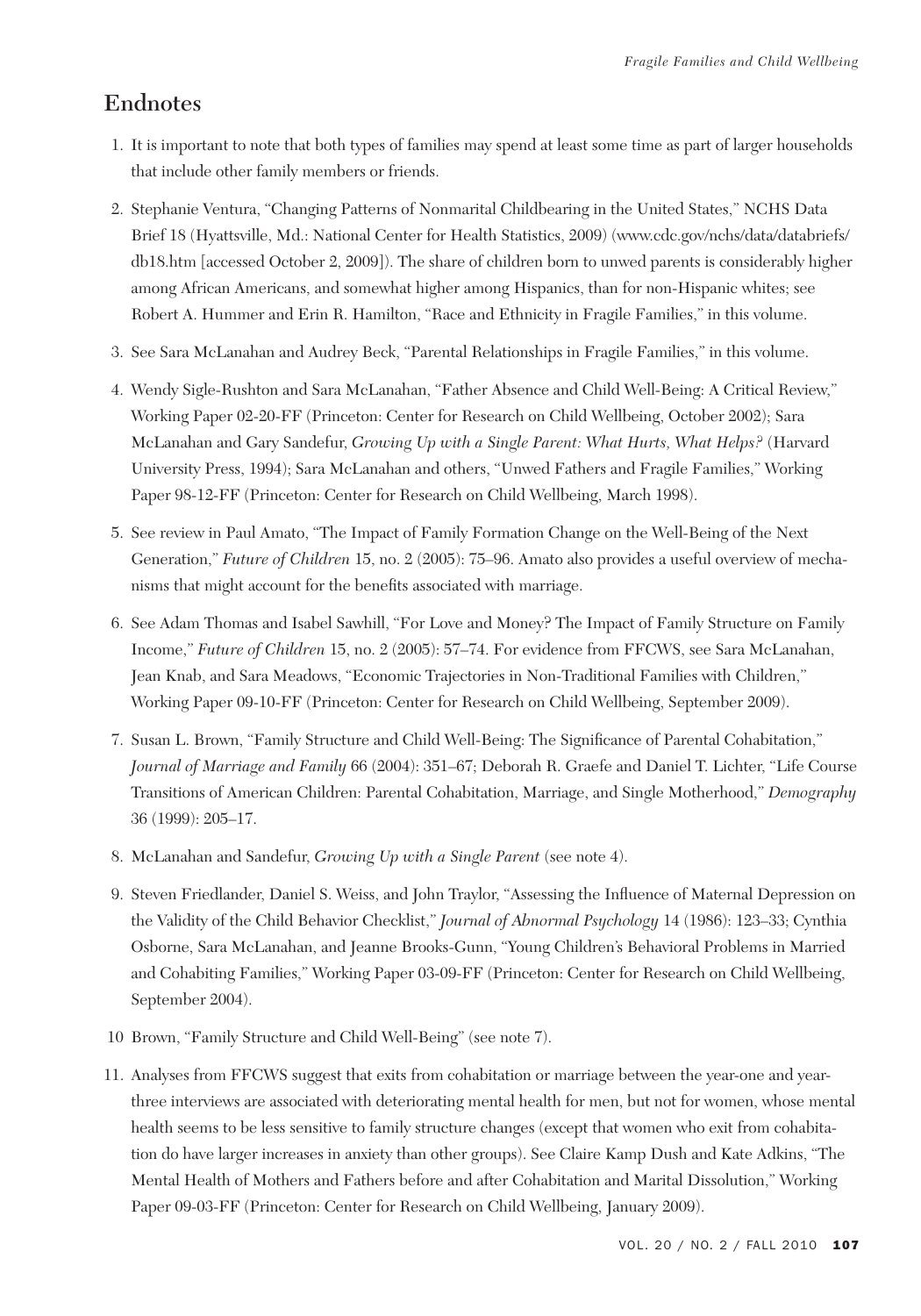- 12. E. Mark Cummings and Patrick T. Davies, "Effects of Marital Conflict on Children: Recent Advances and Emerging Themes in Process-Oriented Research," *Journal of Child Psychology and Psychiatry* 43 (2002): 31–63; James L. Peterson and Nicholas Zill, "Marital Disruption, Parent-Child Relationship, and Behavioral Problems in Children," *Journal of Marriage and the Family* 48 (1986): 295–307; Osborne, McLanahan, and Brooks-Gunn, "Young Children's Behavioral Problems in Married and Cohabiting Families" (see note 9).
- 13. McLanahan and Sandefur, *Growing Up with a Single Parent* (see note 4).
- 14. See discussion in Marcy Carlson and others, "Couples as Partners and Parents over Children's Early Years," Working Paper 09-12-FF (Princeton: Center for Research on Child Wellbeing, September 2009).
- 15. Osborne, McLanahan, and Brooks-Gunn, "Young Children's Behavioral Problems" (see note 9); Susan Brown and Alan Booth, "Cohabitation versus Marriage: A Comparison of Relationship Quality," *Journal of Marriage and Family* 58 (1996): 668–78.
- 16. Marcy Carlson and Frank Furstenberg, "The Consequences of Multi-Partnered Fertility for Parental Involvement and Relationships," Working Paper 06-28-FF (Princeton: Center for Research on Child Wellbeing, May 2007).
- 17. Marcia Carlson and Sara McLanahan, "Fathers in Fragile Families," Working Paper 09-14-FF (Princeton: Center for Research on Child Wellbeing, 2009). Forthcoming in Michael E. Lamb, ed.,*The Role of the Father in Child Development,* fifth edition (New York: Wiley and Sons).
- 18. Sharon Bzostek, "Social Fathers and Child Wellbeing," *Journal of Marriage and Family* 70, no. 4 (2008): 950–61; Maureen Black, Howard Dubowitz, and Raymond Starr Jr., "African American Fathers in Low-Income, Urban Families: Development, Behavior, and Home Environment of Their Three Year Old Children," *Child Development* 70, no. 4 (1999): 967–78. See also review by Carlson and McLanahan (note 17).
- 19. Black, Dubowitz, and Starr, "African American Fathers in Low-Income, Urban Families" (see note 18). See also review by Carlson and McLanahan (note 17).
- 20. Frank Heiland and Shirley H. Liu, "Family Structure and Wellbeing of Out-of-Wedlock Children: the Significance of the Biological Parents' Relationship," *Demographic Research* 15 (2005): 61–104.
- 21. See, for example, Eirik Evenhouse and Siobhan Reilly, "A Sibling Study of Stepchild Well-Being," *Journal of Human Resources* 39, no. 1 (2004): 248–76; Sigle-Rushton and McLanahan, "Father Absence and Child Well-Being" (see note 4); Gary Sandefur and Thomas Wells, "Using Siblings to Investigate the Effects of Family Structure on Educational Attainment," Discussion paper 1144-97 (Madison, Wis.: Institute for Research on Poverty, 1997); Lawrence L. Wu, "Effects of Family Instability, Income and Income Instability on the Risk of a Premarital Birth," *American Sociological Review* 61 (1996): 386–406.
- 22. For instance, some studies have used as an instrument an indicator for the gender of the oldest child, on the grounds that a family is more likely to stay intact if the oldest child is a boy. See Kelly Bedard and Olivier Deschenes, "Sex Preferences, Marital Dissolution, and the Economic Status of Women," *Journal of Human Resources* 40, no. 2 (2005): 411–34; and Elizabeth O. Ananat and Guy Michaels, "The Effect of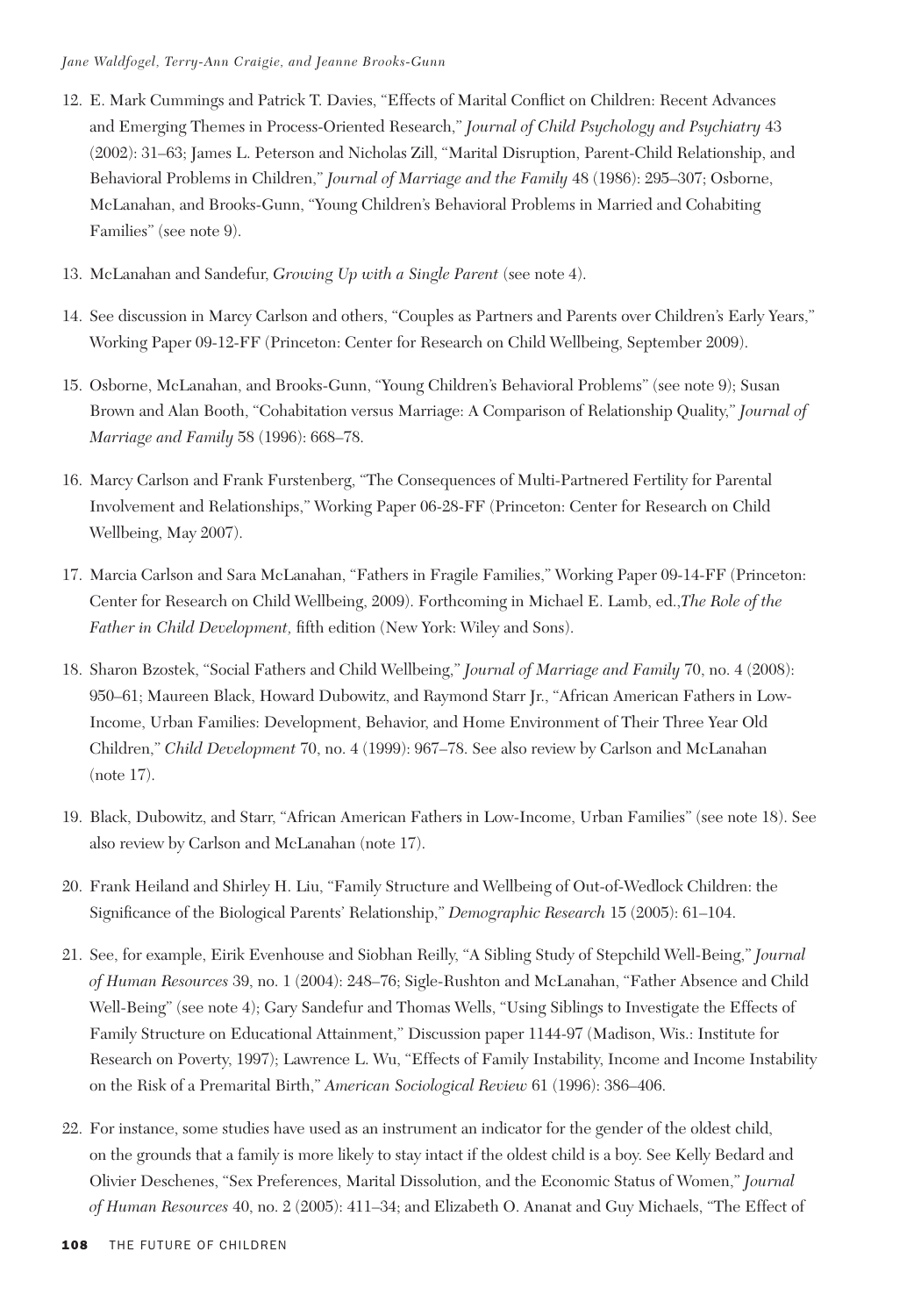Marital Breakup on the Income Distribution of Women with Children," *Journal of Human Resources* 43, no. 3 (2008): 611–29.

- 23. See, for example, Paula Fomby and Andrew J. Cherlin, "Family Instability and Child Wellbeing," *American Sociological Review* 72 (April 2007): 181–204; Cynthia Osborne and Sara McLanahan, "Partnership Instability and Child Well-Being," *Journal of Marriage and Family* 69 (November 2007): 1065–83.
- 24. Shannon Cavanagh and Aletha C. Huston, "Family Instability and Children's Early Problem Behavior," *Social Forces* 85, no. 1 (2006): 551–81; Cynthia Osborne, Wendy D. Manning, and Pamela J. Smock, "Married and Cohabiting Parents' Relationship Instability: A Focus on Race and Ethnicity," *Journal of Marriage and Family* 69, no. 5 (2007): 1345–66; Osborne and McLanahan, "Partnership Instability and Child Well-Being" (see note 23).
- 25. Terry-Ann Craigie, "Effects of Paternal Presence and Family Instability on Child Cognitive Performance," Working Paper 08-03-FF (Princeton: Center for Research on Child Wellbeing, November 2008).
- 26. Cavanagh and Huston, "Family Instability and Children's Early Problem Behavior" (see note 24); Fomby and Cherlin, "Family Instability and Child Wellbeing" (see note 23).
- 27. Heiland and Liu, "Family Structure and Wellbeing of Out-of-Wedlock Children" (see note 20).
- 28. Marcy J. Carlson and Mary Corcoran, "Family Structure and Children's Behavioral and Cognitive Outcomes," *Journal of Marriage and Family* 63 (2001): 779–92.
- 29. Cynthia Osborne, "Maternal Stress and Mothering Behaviors in Stable and Unstable Families," Working Paper 03-08-FF (Princeton: Center for Research on Child Wellbeing, May 2004); Cavanagh and Huston, "Family Instability and Children's Early Problem Behavior" (see note 24).
- 30. McLanahan and Sandefur, *Growing Up with a Single Parent* (see note 4).
- 31. Ibid. Differentials in income also accounted for nearly half the lower school performance of children in single-parent versus two-parent families, although they explained relatively little of the gap in behavior problems between the two groups. Other studies examining the mediating role of income include: Elizabeth Thomson, Thomas L. Hanson, and Sara S. McLanahan, "Family Structure and Child Well-Being: Economic Resources vs. Parental Behavior," *Social Forces* 73 (1994): 221–42; Brown, "Family Structure and Child Well-Being" (see note 7); Osborne, McLanahan and Brooks-Gunn, "Young Children's Behavioral Problems in Married and Cohabiting Families" (see note 9).
- 32. This research is reviewed by Sharon Bzostek and Audrey Beck, "Family Structure and Child Health Outcomes in Fragile Families," Working Paper 08-11-FF (Princeton: Center for Research on Child Wellbeing, 2008); and by Robert Wood, Brian Goesling, and Sarah Avellar, "The Effects of Marriage on Health: A Synthesis of Recent Research Evidence," report prepared by Mathematica Policy Research for U.S. Department of Health and Human Services, Assistant Secretary for Planning and Evaluation, 2007 (http://aspe.hhs.gov/hsp/07/marriageonhealth/report.pdf [accessed October 4, 2009]).
- 33. Janet Currie and V. Joseph Hotz, "Accidents Will Happen? Unintentional Injury, Maternal Employment, and Child Care Policy," *Journal of Health Economics* 23, no. 1 (2004): 25–59.
- 34. Anne Case and Christina Paxson, "Mothers and Others: Who Invests in Children's Health?" *Journal of Health Economics* 20 (2001): 301–28.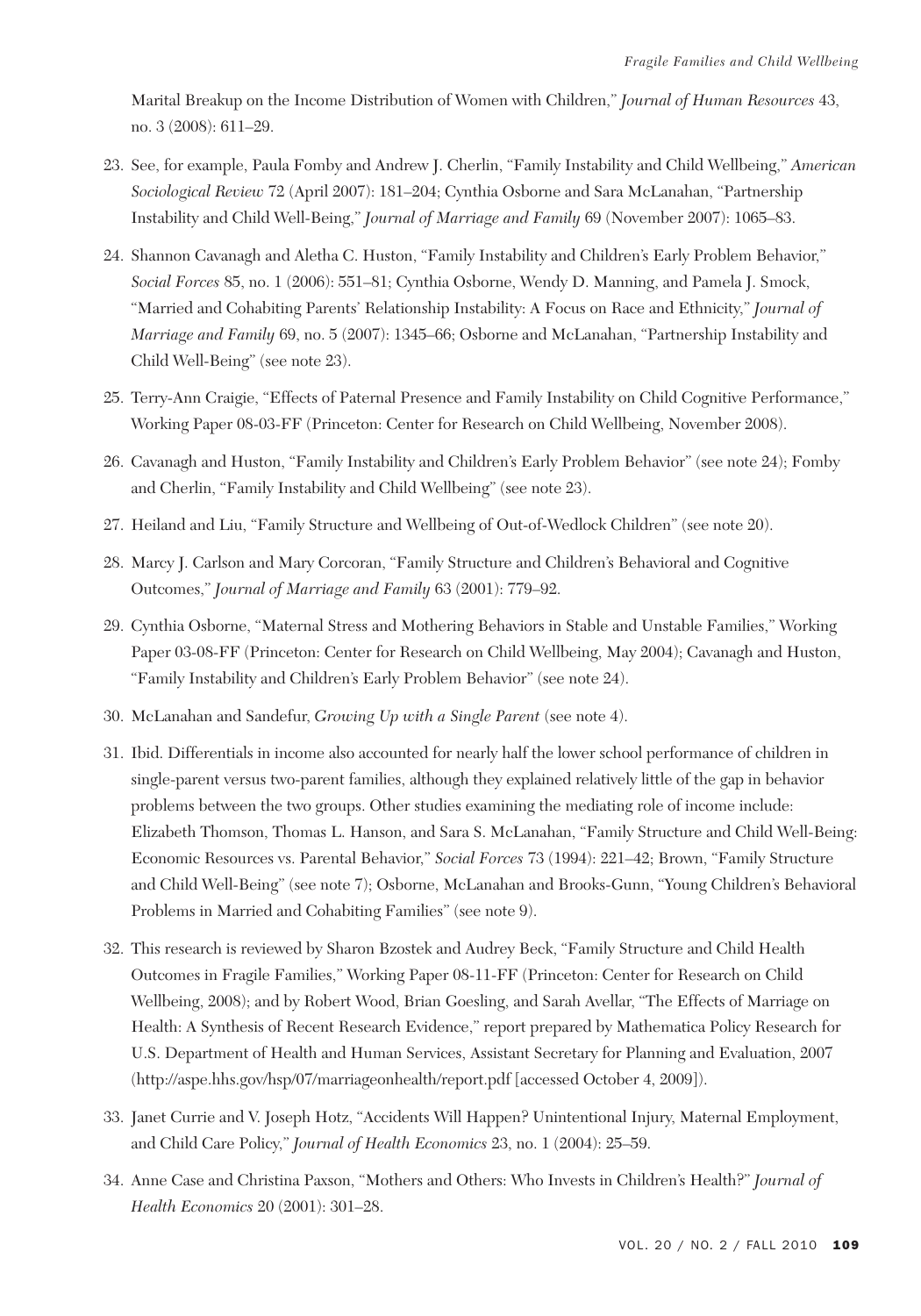- 35. This literature is reviewed in Lawrence Berger, Christina Paxson, and Jane Waldfogel, "Mothers, Men, and Child Protective Services Involvement," *Child Maltreatment* 14 (2009): 263–76. See also Jane Waldfogel, *The Future of Child Protection* (Harvard University Press, 1998).
- 36. See also discussion in Sara McLanahan, "Fragile Families and the Reproduction of Poverty," A*nnals of American Academy of Political and Social Science* 62, no. 1 (2009): 111–31; and Sara McLanahan and Christine Percheski, "Family Structure and the Reproduction of Inequality," *Annual Review of Sociology* 34 (2008): 257–76.
- 37. Nancy Reichman, Julien Teitler, and Sara McLanahan, "Fragile Families: Sample and Design," *Children and Youth Services Review* 23, nos. 4/5 (2001): 303–26.
- 38. Osborne, McLanahan, and Brooks-Gunn, "Young Children's Behavioral Problems in Married and Cohabiting Families" (see note 9); Carlson and Corcoran, "Family Structure and Children's Behavioral and Cognitive Outcomes" (see note 28).
- 39. Reichman, Teitler, and McLanahan, "Fragile Families" (see note 37).
- 40. Craigie, "Effects of Paternal Presence and Family Instability on Child Cognitive Performance" (see note 25).
- 41. Shirley Liu and Frank Heiland, "Should We Get Married? The Effect of Parents' Marriage on Out-of Wedlock Children," Working Paper 07-02-FF (Princeton: Center for Research on Child Wellbeing, 2008).
- 42. Craigie, "Effects of Paternal Presence and Family Instability on Child Cognitive Performance" (see note 25).
- 43. Carey Cooper and others, "Partnership Instability and Child Wellbeing during the Transition to Elementary School," Working Paper 08-08-FF (Princeton: Center for Research on Child Wellbeing, April 2010).
- 44. Osborne, McLanahan, and Brooks-Gunn, "Young Children's Behavioral Problems in Married and Cohabiting Families" (see note 9); Cynthia Osborne, "Is Marriage Protective for All Children? Cumulative Risks at Birth and Subsequent Child Behavior among Urban Families," Working Paper 07-09-FF (Princeton: Center for Research on Child Wellbeing, April 2007).
- 45. Rebecca Ryan, Ariel Kalil, and Lindsey Leininger, "Low-Income Mothers' Private Safety Nets and Children's Socioemotional Wellbeing," *Journal of Marriage and the Family* 71, no. 2 (2009): 278–98.
- 46. Marcy Carlson, Sara McLanahan, and Jeanne Brooks-Gunn, "Do Good Partners Make Good Parents? Relationship Quality and Parenting in Two-Parent Families," Working Paper 06-34-FF (Princeton: Center for Research on Child Wellbeing, November 2006); Marcy Carlson and others, "Couples as Partners and Parents over Children's Early Years" (see note 14); Paula Fomby and Cynthia Osborne, "The Relative Effects of Family Instability and Mother/ Partner Conflict on Children's Externalizing Behavior," Working Paper 08-07-FF (Princeton: Center for Research on Child Wellbeing, May 2008).
- 47. Cynthia Osborne and Sara McLanahan, "Partnership Instability and Child Wellbeing," *Journal of Marriage and Family* 69 (2007): 1065–83. This result was also found in a study using data from the NICHD Study of Early Child Care and Youth Development, which is important since that study included a measure of teacher-reported behavior problems (whereas the measure in FFCWS is mother-reported). See Cavanagh and Huston, "Family Instability and Children's Early Problem Behavior" (see note 24).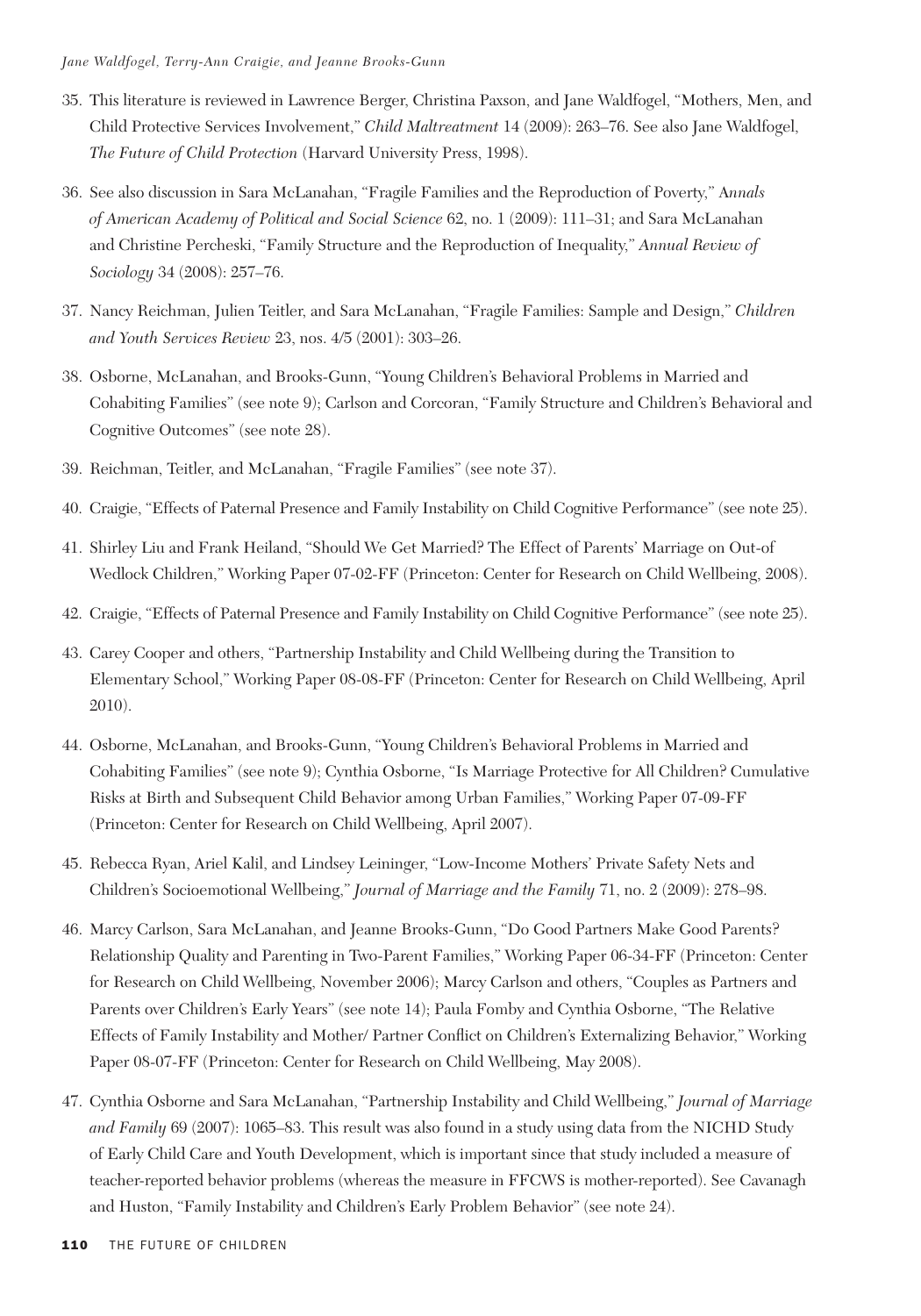- 48. Carey Cooper and others, "Partnership Instability and Child Wellbeing during the Transition to Elementary School" (see note 43).
- 49. Audrey Beck and others, "Relationship Transitions and Maternal Parenting," Working Paper 08-12-FF (Princeton: Center for Research on Child Wellbeing, January 2009).
- 50. Cynthia Osborne and Sara McLanahan, "Partnership Instability and Child Wellbeing" (see note 47).
- 51. Bzostek, "Social Fathers and Child Wellbeing" (see note 18).
- 52. Liu and Heiland, "Should We Get Married?" (see note 41).
- 53. Bzostek and Beck, "Family Structure and Child Health Outcomes in Fragile Families" (see note 32).
- 54. See also a FFCWS study that finds that instability is associated with mothers' obesity but not with children's obesity; see Earle Chambers, Christiane Duarte, and Frances Yang, "Household Instability, Area Poverty, and Obesity in Urban Mothers and Their Children," *Journal of Health Care for the Poor and Underserved*  20, no. 1 (2009): 122–34.
- 55. They also examine the role of reverse causality and find some evidence that children who are in poorer health are less likely to have their parents cohabiting at the next survey wave.
- 56. Lisa Bates and Julien Teitler, "Immigration and Low Birthweight in the US: The Role of Time and Timing," Working Paper 08-15-FF (Princeton: Center for Research on Child Wellbeing, July 2008). In this study and others, low birth weight is typically defined as a birth weight of less than 2,500 grams.
- 57. Nancy Reichman and others, "Infant Health Production Functions: What a Difference the Data Make," *Health Economics* 18, no. 7 (2009): 761–82.
- 58. Yolanda Padilla and Nancy Reichman, "Low Birthweight: Do Unwed Fathers Help?" *Children and Youth Services Review* 23, nos. 4/5 (2001): 505–30. See also Julien Teitler, "Father Involvement, Child Health, and Maternal Health Behavior," *Children and Youth Services Review* 23, nos. 4/5 (2001): 403–26.
- 59. Kristen Harknett, "Why Are Children with Married Parents Healthier? The Case of Pediatric Asthma," *Population Research and Policy Review* 28, no. 3 (2009): 347–65; Kristen Harknett, "Children's Elevated Risk of Asthma in Unmarried Families: Underlying Structural and Behavioral Mechanisms," Working Paper 05-01-FF (Princeton: Center for Research on Child Wellbeing, July 2005).
- 60. Shirley Liu and Frank Heiland, "New Estimates of the Effect of Parental Separation on Child Health," in *Causal Analysis in Population Studies: Concepts, Methods, and Applications,* edited by Henriette Engelhardt, Hans Peter Kohler, and Alexia Furnkranz-Prskawetz (Vienna: Springer, 2009), pp. 167–99.
- 61. Neil Guterman and others, "Fathers and Maternal Risk for Physical Child Abuse," *Child Maltreatment* 14 (2009): 277–90.
- 62. Berger, Paxson, and Waldfogel, "Mothers, Men, and Child Protective Services Involvement" (see note 35).
- 63. The authors were not able to determine whether the increased risk was due to abuse or neglect on the part of the mother, the social father, or another caregiver.
- 64. See Terry-Ann Craigie, Jane Waldfogel, and Jeanne Brooks-Gunn, "Family Structure, Stability, and Early Child Health and Development," Princeton University and Columbia University mimeo, 2010, for full results.